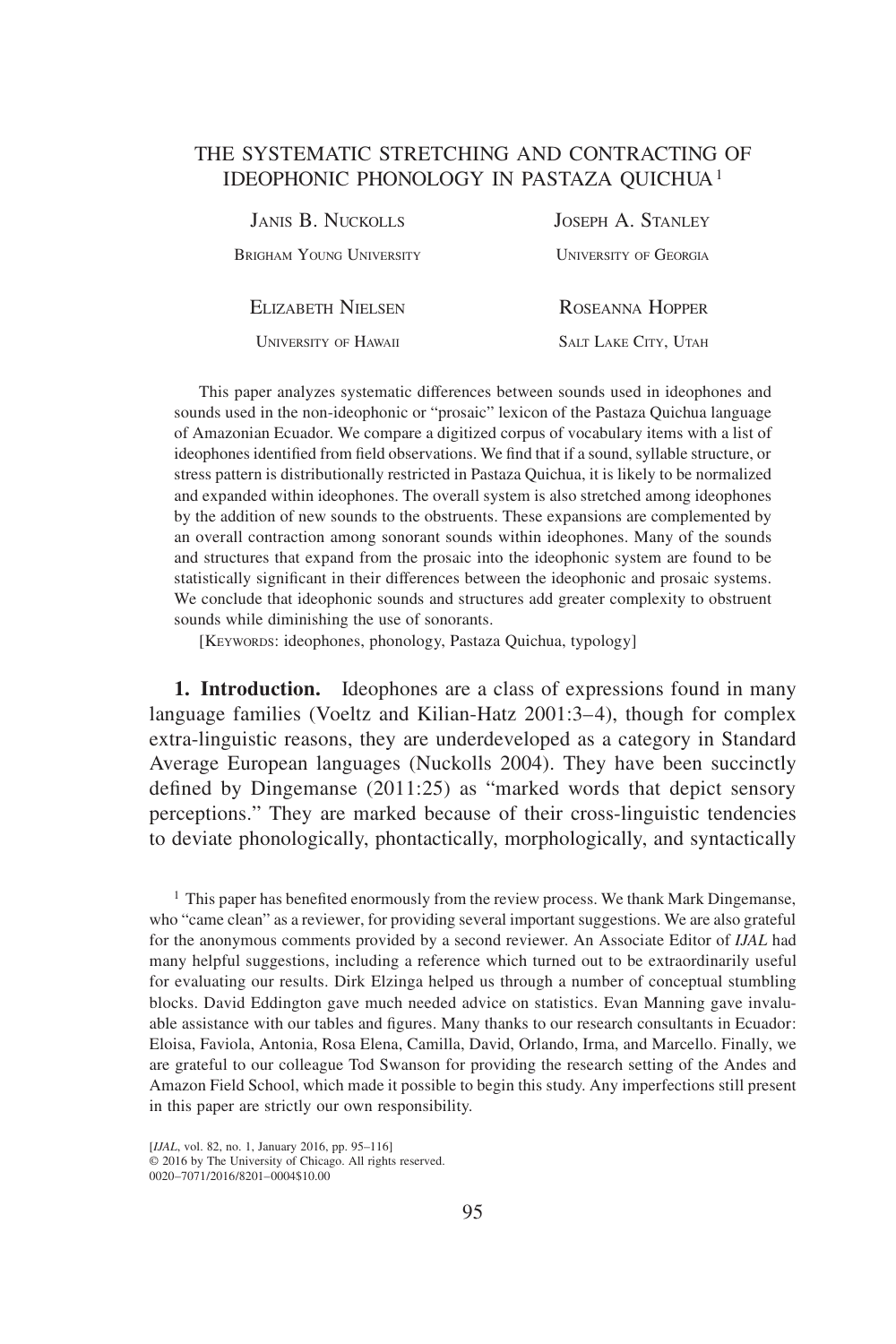from the prosaic words of their languages. 2 They are depictive because they are uttered not for the purpose of referring but with the intention of simulating a sensory perception.

An example of an ideophone which illustrates these properties may be found in the Pastaza Quichua language, from which this paper's data are drawn:  $[b^hux]$  depicts the sound and movement of a sudden bursting from underwater to the surface by a freshwater dolphin. Its initial sound  $[b^h]$  is only found in ideophones.  $B<sup>h</sup>ux$  is phonotactically unusual as well because it ends in a closed syllable, even though this language prefers fnal syllables that are open.  $B<sup>h</sup>ux$  is syntactically anomalous because it may substitute for a verb, though it receives no inflectional suffixes that a Quichua verb requires.  $B<sup>h</sup>ux$ may be foregrounded by the lengthening of its fnal velar fricative, which depicts the spatial expanse of its movement. <sup>3</sup>

Although an ideophone may deviate from its language's canonical forms, it is also necessary to explain that ideophones' deviations are not so extreme as to place them outside of their language's system. For example, a common observation is that they may add a few unusual sounds, features, or phonation practices to a language (Alpher 1994:162, Beck 2008:15, Childs 1988:171–73; 1994:181–85, Dingemanse 2011:134, Kabak and Plank 2008:2, Kaufman 1994:64, and Matisoff 1994:126), but that most ideophones feature the regular sounds of their language (Newman 2001:251). A related point is that, to the extent that unusual sounds do occur, they fll gaps in existing phonemic inventories (Diffloth 1980, Dingemanse 2012, Mithun 1982, and Newman 2001). On the other hand, the observation that ideophones allow phonotactic combinations that are rare or nonexistent in the prosaic system (Alpher 1994:162–63, Bodomo 2006:205–6, Childs 1994:184, Dhorre and Tosco 1998:127, Dingemanse 2011:135, Hamano 1994:154, Langdon 1994:95, Matisoff 1994:121, Newman 2001: 252, and Van Gijn 2010:282-83) downplays their regularity and emphasizes their deviance.

In this paper, we argue that any deviance observed in Pastaza Quichua ideophones is so thoroughly systematic that metaphors of "stretching" and "contracting" are necessary to describe their relationship with the prosaic system. 4 We use "stretching" in two diferent senses, to mean (1) an expansion in the use of restricted sounds, syllable types, and stress patterns and (2) the addition of new sounds. Pastaza Quichua ideophones accomplish both of these

<sup>2</sup> We use the term "prosaic" following Diffloth (1980:50), who opposed it to "expressive" (i.e., ideophonic) phonology to describe the unique aspects of sound systems in Mon-Khmer.

<sup>3</sup> The use of special intonation and gestures to foreground ideophones are also important but are outside the scope of this paper. See Nuckolls (1996) for a discussion of performative intonational foregrounding. Dingemanse (2013) treats the use of gestures with ideophones.

<sup>4</sup> We are indebted to Newman (2001:251), which is the first usage of the term "stretching" that we are aware of.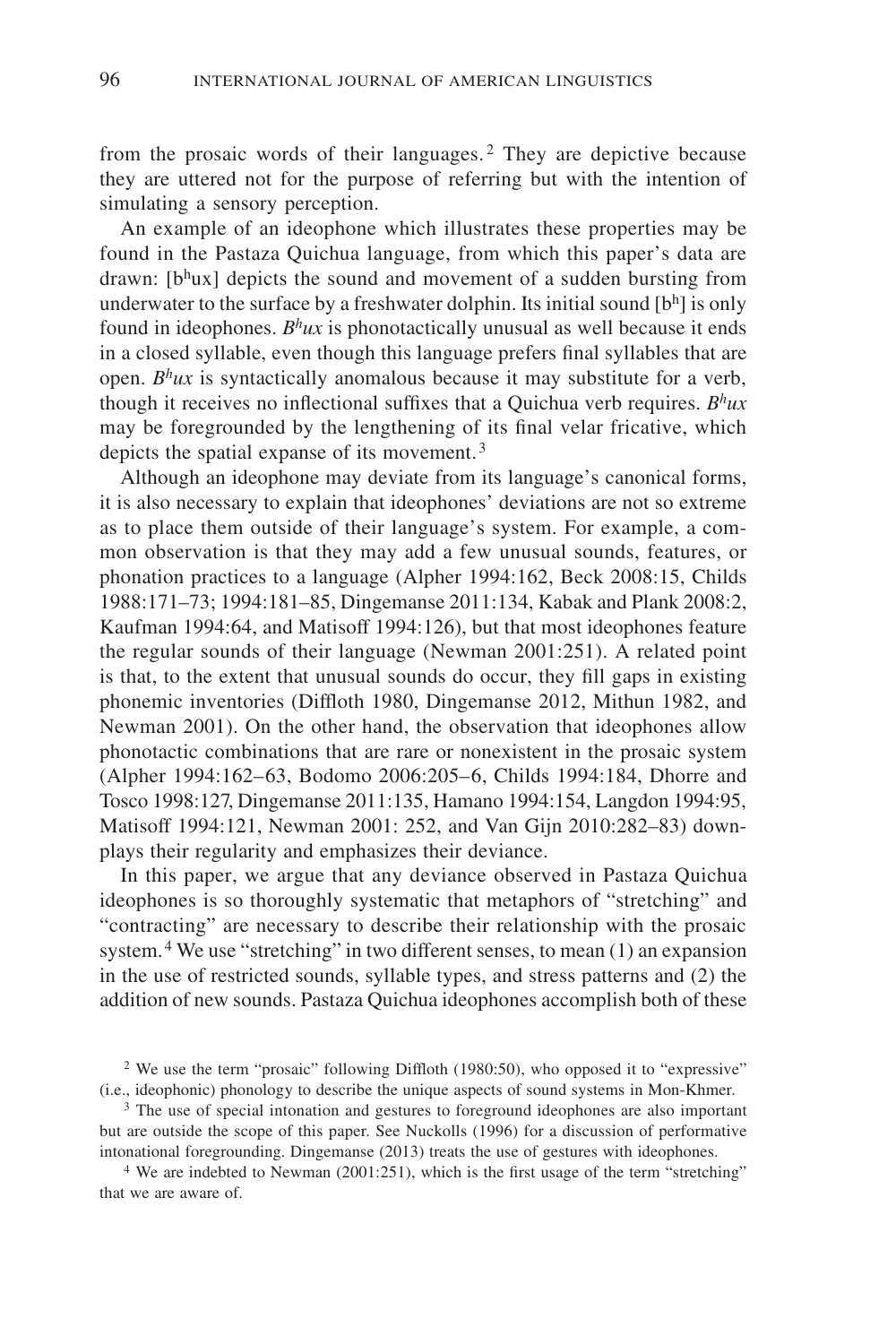types of stretching in four ways. First (sense 1), they expand the use of the most uncommon prosaic sounds of the language's system. Second (sense 1), ideophones expand the use of syllable structures and stress patterns that are dispreferred by this language. Third (sense 2), ideophones add "new-ish" sounds that result from the expanded usage of a secondary articulation or a release feature onto many more sounds. Fourth (sense 2), ideophones stretch the phonological inventory by flling in gaps within the prosaic inventory, adding a small number of new sounds that are allowed by the language's existing blueprint for manner and place of articulation. In addition to these diferent types of stretching, ideophones also "contract" the overall system by underusing an entire class of sounds.

Section **2** provides background information on the Pastaza Quichua language. We discuss this language's ideophones, clarifying our feld methods for identifying and classifying them, as well as illustrating with examples their discourse properties that have been cited as cross-linguistically typical. Our methods for counting sounds and measuring their increased and decreased use are explained. Section **3** presents the prosaic phonemic consonants and vowels, syllable structures, and stress patterns, giving some attention also to the restricted palatalized sounds and the marked phonotactic patterns in the prosaic system.

Section **4** presents the ideophonically stretched and contracted system, illustrating the expanded range of sounds as well as the expanded use of restricted syllable structures and stress patterns. The dominant pattern observed is that ideophones expand the range of palatalized obstruents and make use of expressive aspiration as well. Phonotactic patterns that stretch by making greater use of restricted structures include monosyllabic CV and CVC ideophones, ideophones beginning with complex onsets, and ideophones ending with word-fnal stress. Ideophones also contract the overall consonantal system by signifcantly diminishing the use of sonorant sounds.

We conclude by summarizing our fndings for Pastaza Quichua in implicational generalizations which could be sought in other ideophonically rich languages. We suggest likely sources for the increased use of palatalized obstruents. Finally, we evaluate the signifcance of our fndings in light of typological studies of consonant systems.

**2. Pastaza Quichua.** Pastaza Quichua belongs to the Quechua IIB dialects that are spoken in the Eastern foothills of the Andean mountains and extend into the lowlands of Ecuador, as well as into Colombia and Northern Peru. 5 Possible hypotheses for its presence in the lowland Amazonian

<sup>&</sup>lt;sup>5</sup> Ecuadorian Quichua (ISO code: que) is now officially written as *Kichwa* in materials produced by the Ecuadorian Ministry of Education. In that context, the term *Kichwa* generally refers to the standardized Kichwa Unifcado, which is heavily infuenced by Highland varieties. We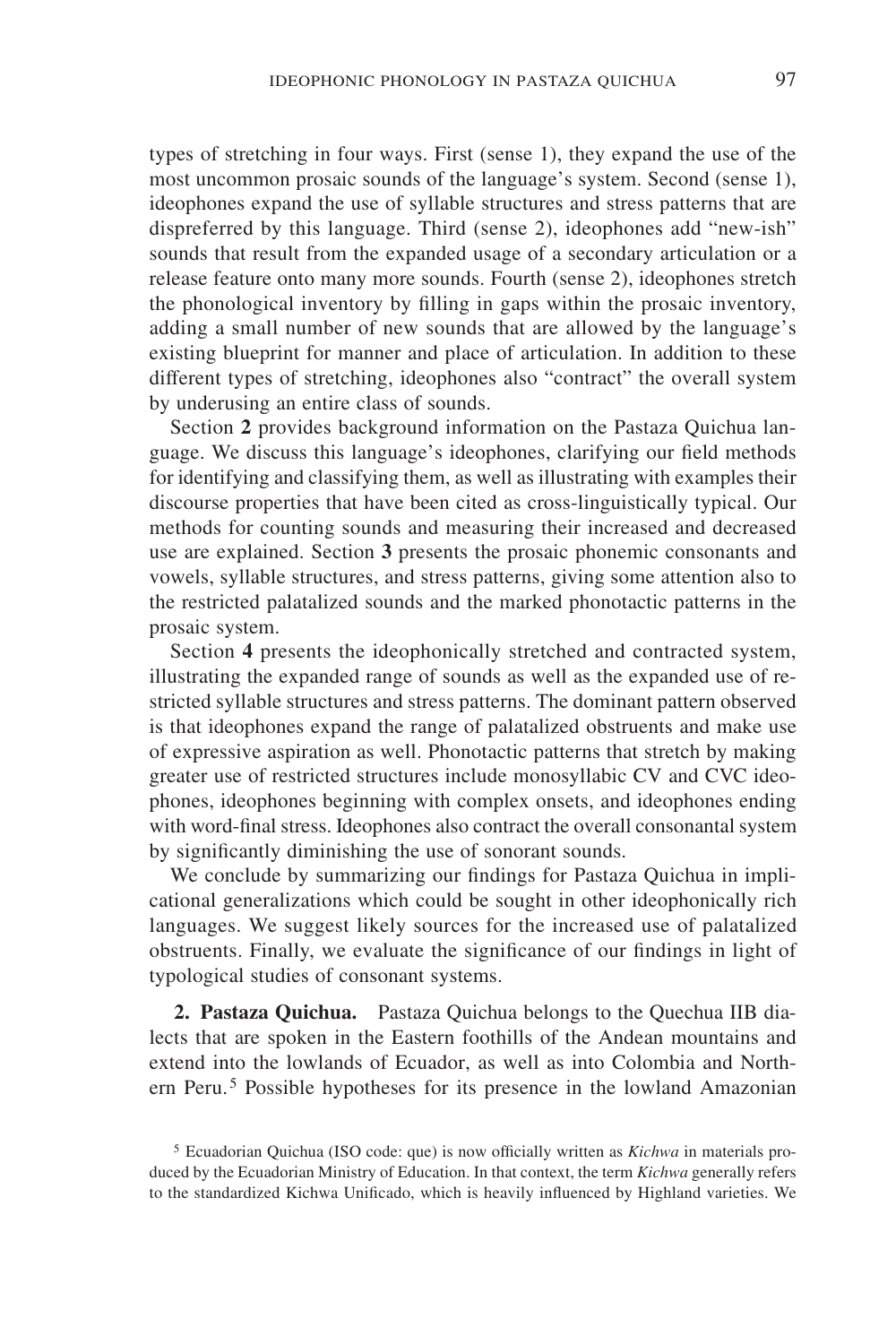region of Ecuador (referred to as the Oriente) are discussed in Muysken (2000). Although speakers of Pastaza Quichua currently number in the tens of thousands, there is reason for concern about subtle cultural pressures operating especially on younger speakers, which are challenging this language's long-term prospects for survival. Our data are derived from feld studies with mostly monolingual speakers originating from the Montalvo area and the adjacent community of Puka Yaku. Much of the feldwork was conducted in these communities for Nuckolls's dissertation research. During the past ffteen years, however, due to the fact that many speakers have relocated to urban areas, our research settings have also shifted.

**2.1. Pastaza Quichua ideophones.** Ideophones in Pastaza Quichua are a somewhat open class of words that generally occur in an adverbial slot, immediately preceding or following a verb.<sup>6</sup> We consider them somewhat open because evidence from speakers' metalinguistic commentary reveals that they can be invented. One speaker explained the meaning of the ideophone *tis,* which depicted the stifness of a body that had succumbed to rigor mortis, by recourse to the Spanish word *tieso* 'stif, erect, straight'. Ideophones are, however, not idiosyncratic inventions coined by a single individual. They are conventionally understood by Quichua speakers so well that people are often able to supply a verb that has been omitted but understood by all as the appropriate verb to accompany a particular ideophone. See Nuckolls (2010:85) for an example. The fact that listeners understand other speakers' ideophones as linked with particular verbs attests to their conventionalization.

The matter of how to identify ideophones has been a contested issue over the years. We adopt the position that ideophones are a prototype category and cannot be defined with a list of necessary and sufficient characteristics (see Childs 1994:196 and Dingemanse 2011:2–3). Ideophones were identifed from feld recordings by their auditorily evident performative qualities. They stand out by their intonational contrasts from their surrounding utterances. They may be louder, softer, higher pitched, lower pitched, pronounced more slowly, or more quickly than the prosaic words that surround them.<sup>7</sup> Speakers also foreground ideophones by means of special phonational devices such as

retain the older spelling Quichua, both because of its long history of use and because materials written in lowland Amazonian dialects, of which this is one, have traditionally used this spelling.

<sup>6</sup> They may, however, replace a verb altogether, which is true of ideophones in other languages as well. See example (2) below.

<sup>7</sup> The interested reader may consult our Quichua ideophonic dictionary, a work in progress at <http://humdev.byu.edu/quichua/polang.html> for defnitions and embedded audiovisual examples of ideophones in use. Video 2 for the ideophone *liŋ* illustrates the extreme rapidity with which ideophones may be pronounced. Videos 1 and 2 for *hj aw* illustrate how ideophones may be foregrounded by higher pitch.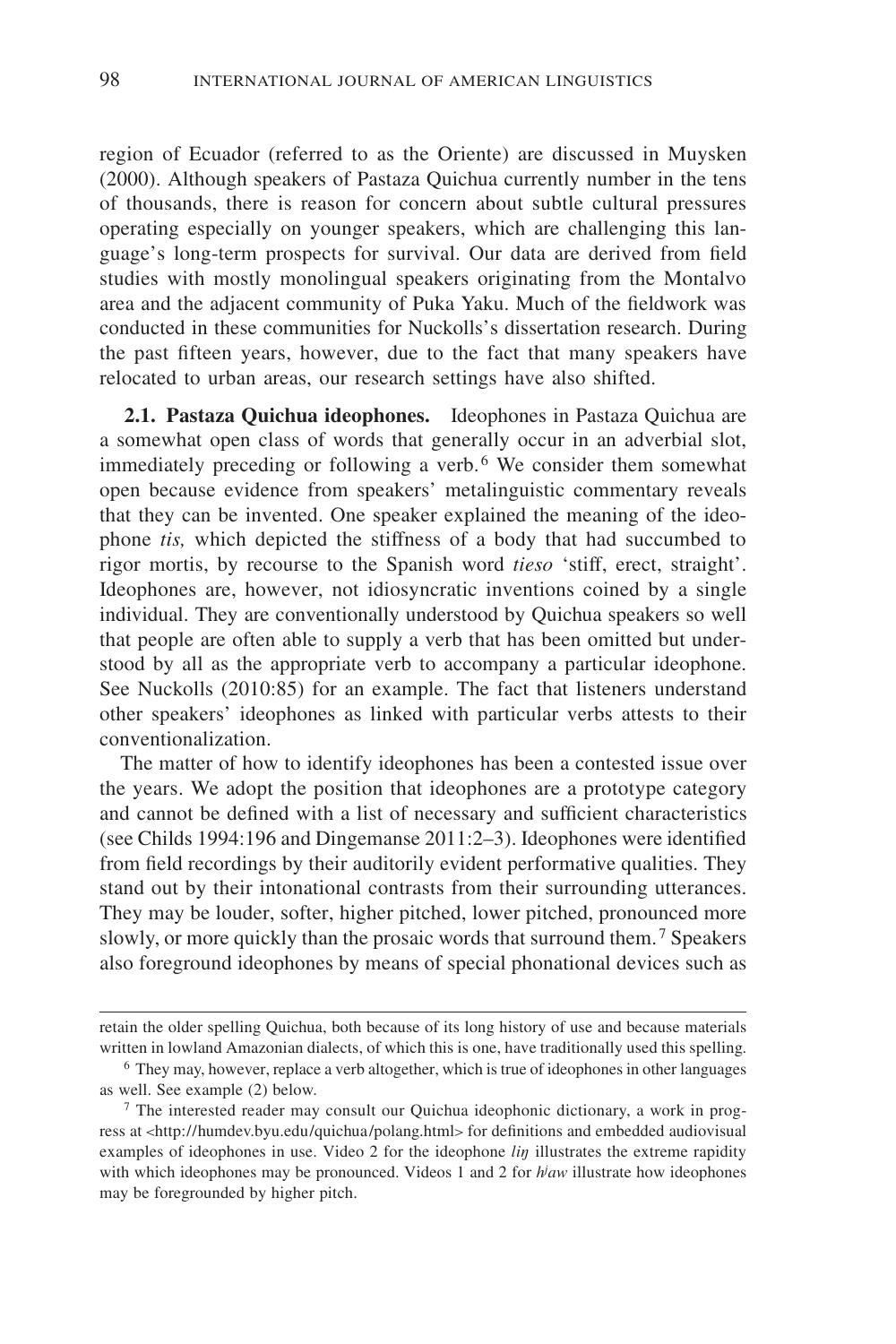creakiness or breathiness, as well as by some standard performative devices that have been noted cross-linguistically, such as lengthening, reduplication, or repetition. Approximately 50 hours of recorded conversations, narratives, and songs were transcribed. 8 Ideophones were tagged in these transcriptions, and each occurrence of an ideophone token was cataloged by speaker, date, place, and genre. Each ideophone token was then assigned to an ideophone type, based on phonosemantic similarities. It is these ideophone types, then, that are the analytic focus for this study.

We have amassed over 2,300 ideophone tokens drawn from these transcriptions of casual conversations, historical legends, folktales, and myths. In order to make it onto our list, an ideophone had to be documented as having been used in two or more diferent contexts, with context defned broadly to include two or more narrative tellings or discourse events. As a group, Pastaza Quichua ideophones can be divided into two overlapping categories: onomatopoeic and synaesthetic. 9 Onomatopoeic ideophones depict sounds of various life-forms, including birds, snakes, frogs, insects, trees, rocks, wind, rain, and water. They can be up to four syllables long in canonical form, though most are no longer than two or three syllables. They occur with the cognitive verb *uyarina* 'to sound, be heard', the locutionary verbs *nina* 'to say', *rimana* 'to speak', as well as "light" verbs such as *rina* 'to go, appear, sound', *rana* 'to do, make', and *mana* 'to be.' Altogether we have compiled 124 ideophones for this category.

An example of an ideophone from this category, *buʎukuku*, depicts the sound of a type of hawk, which is also its name. The following example illustrates its performativity, which consists of a partially reduplicated and repeated fnal syllable. The example is from a traditional narrative in which the hawk appears to two children at night, telling them, through self-quotation, how it will call out to them<sup> $\cdot$ 10</sup>

(1) Kuti–ʎata ɲuka buʎukuku–kuu–kuu–kuu ni–kpi . . . {ex 1.wav} again–ADV I IDEO say–SWRF

'Again, I will say *buʎukuku–kuu–kuu–kuu*'

<sup>8</sup> The transcriptions comprise 877 pages altogether.

<sup>9</sup> The difference between onomatopoeic and synaesthetic ideophones is mainly relevant to considerations of the categories of verbs with which they occur. For the purposes of this paper, this diference is not important, since our fndings about their structural patterns apply to both categories.

<sup>10</sup> Abbreviations used in examples are:  $3 =$  third person,  $ADV =$  adverbial,  $DATA =$  dative case,  $IDEO = ideophone, PL = plural, RCP = reciprocal, and SWRF = switch-reference. This example is$ from author's Tape IIIA, transcript fle p. 108. Altogether, we have four diferent versions of this story, each told by a diferent individual, all of whom use this ideophone with the same performative features of partial reduplication and repetition.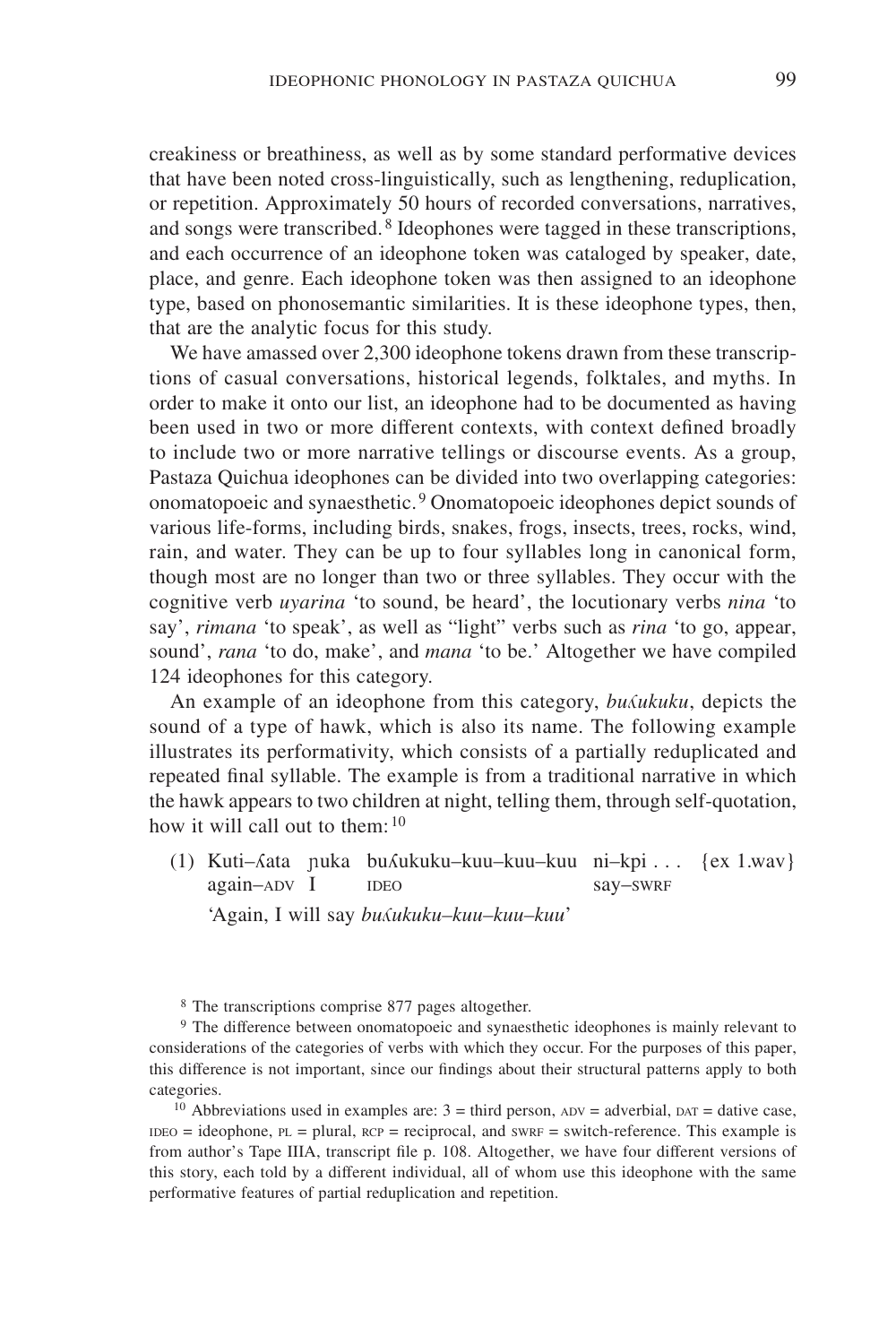The second category consists of 106 ideophones that are synaesthetic. They may depict sound but only if that sound is concomitant with some kind of motion. Synaesthetic ideophones simulate various temporal qualities of motion, including its ongoing-ness, repetition, or extendedness in space. They may also depict other kinds of sensory perceptions, such as visual confgurations, sudden awarenesses, or proprioceptions. A very few synaesthetic ideophones are depictive of cognitive states, such as sudden realizations, or of fne motor processes, such as involuntary twitchings or the closing of eyes. Synaesthetic ideophones occur with verbs of state, telic process, bodily process, activity and confguration, motion verbs, cognitive verbs, and light verbs. They seem to collocate most frequently, however, with motion verbs denoting actions such as coming, going, walking, running, falling, emerging, and entering (Nuckolls 2014).

Example (2) illustrates a synaesthetic ideophone in a discourse context featuring  $b<sup>h</sup>ux$ , the first ideophone mentioned in our introduction.

(2) Kay–ma  $b^h$ uxxxx tçi–ma  $b^h$ uxxxx  $b^h$ uxxx  $b^h$ uxxx  $\{ex\ 2.wav\}$ Here–DAT IDEO there–DAT IDEO IDEO IDEO 'Here  $b^h u x x x x$  there  $b^h u x x x x$  (and)  $b^h u x x x b^h u x x x$  (they leaped)'

This example is drawn from the same narrative as (1) above. At this point in the story, several people have just transformed into dolphins. Their frst act as dolphins is to burst forth from underwater. The bursts are performatively repeated to depict the pluractionality of the bursting movements. Each repetition of  $b<sup>h</sup>ux$  is also lengthened to depict the spatial trajectories of the dolphins' movements out of water.<sup>11</sup>

We turn now to our methods for evaluating the differences between ideophones and prosaic words.

**3. The sounds of Pastaza Quichua and methods for counting them.** In addition to our transcribed data from feld studies, our analysis also uses published sources on Pastaza Quichua. We have taken Orr and Wrisley's *Vocabulario* (1981), which consists of uninfected forms, digitized it, and added all of our ideophones. We also integrated the 1,089 foral and faunal terms into the lexicon, which had been separately listed by Orr and Wrisley (1981) as an addendum. Altogether, our wordlist, including Orr and Wrisley's original lexicon, together with the foral and faunal terms and the added ideophones, totals 2,275 entries, with ideophones constituting approximately 10% of our total corpus. Our method, then, was to compare the ideophones, which are uninfected words, with the other uninfected

<sup>&</sup>lt;sup>11</sup> Example is from author's Tape IIIA, transcript file p. 111.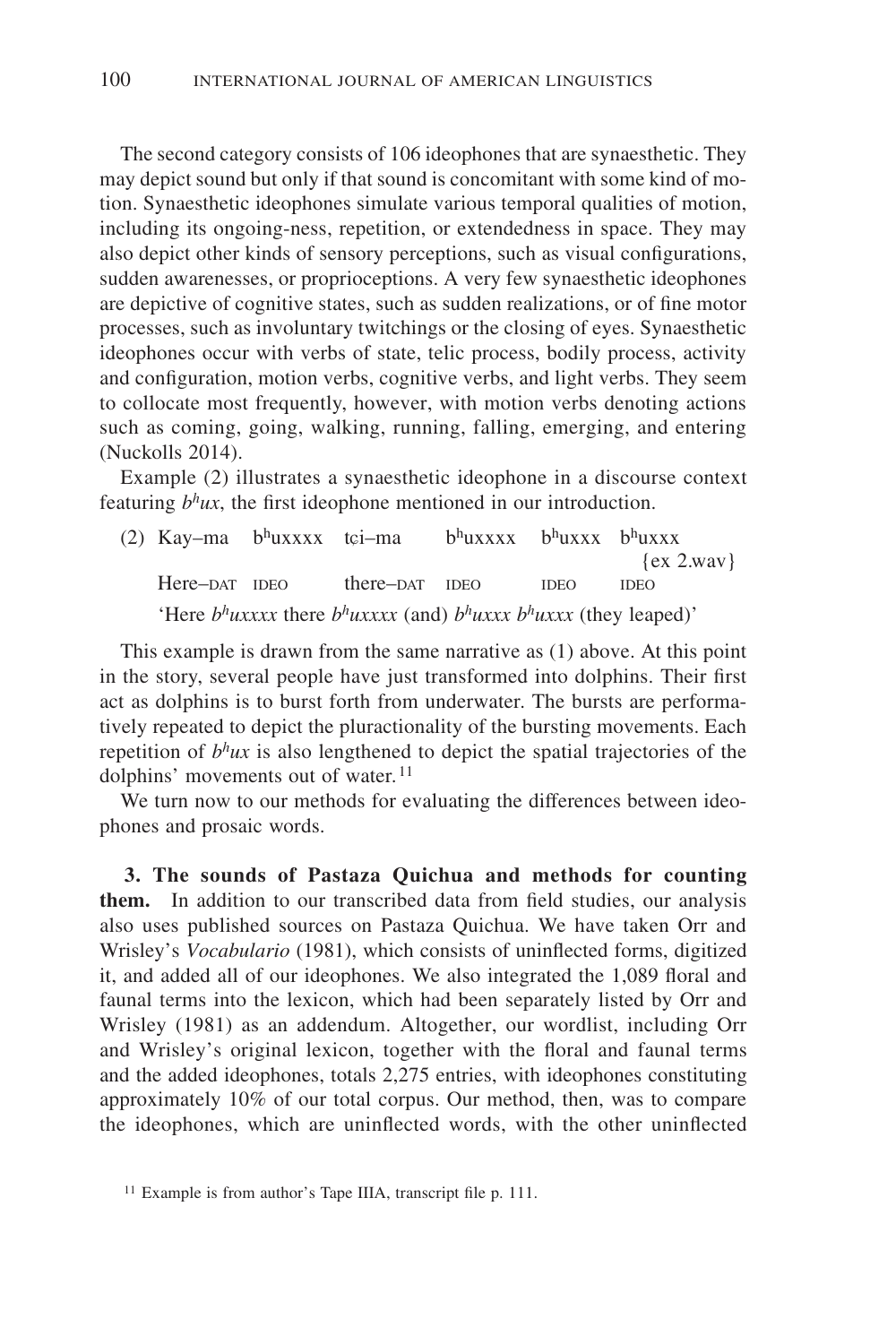words of Orr and Wrisley's *Vocabulario*. Using the phonetic forms we were able to do string searches for various patterns within our lexical database. <sup>12</sup>

Our search engine helped us evaluate the diferences between the ideophonic and prosaic sound systems by letting us calculate the numbers of sounds in the two corpora and then look at how the actual numbers compare with what we would expect to fnd if there were no diferences between the two sound systems. Our expectations of what we would fnd were based on the knowledge that the proportion of non-ideophonic to ideophonic lexical items is 9 to 1. We then formulated a null hypothesis, which is that there is no diference between the ideophonic and prosaic inventories regarding the distributions of sounds.

In order to test our null hypothesis, we can conduct a search of a certain sound or group of sounds to determine whether it occurs in the expected proportions in both ideophonic and prosaic inventories. For example, we can focus on nasals as a group. Our search results reveal that there are 1,347 words altogether that feature a nasal sound. Since ideophones are 10% of our corpus, we would expect, if there are no diferences between the ideophonic and the prosaic corpora, that the total number of ideophonic words containing a nasal would amount to 135, which is 10% of 1,347. We would then expect the prosaic words containing a nasal to amount to 1,212, which is 90% of 1,347. What we fnd, instead, is that only 66 of the words containing a nasal are ideophones, and the remaining 1,281 are prosaic words. A chi-square calculation reveals that the diference between the distribution of nasals in the ideophonic and prosaic lexicon is significantly different ( $\chi$ 2(1) = 39.195,  $p < .0001$ ).

**3.1. The restricted prosaic sounds.** We turn now to a detailed consideration of how to describe the diferences between the ideophonic and prosaic sound systems. We begin frst by discussing the phonemic consonants and vowels in the prosaic sound system. Tables 1 and 2 illustrate the contrastive consonants and vowels of Pastaza Quichua. Major allophones are bracketed. The  $\sim$  symbol is used for sounds in free variation. The five

<sup>12</sup> Our word list was written in phonetic notation and divided into two main sub-corpora, namely, the prosaic lexicon, with the foral and faunal terms now included, and the ideophonic lexicon, comprising the synesthetic and onomatopoeic ideophones. Using regular expressions, which allow for more advanced searches, the user is able to search by place of articulation and syllable structure within the corpus. This was accomplished by substituting certain key symbols for all phonemes of that type. For example, the pattern "!VS" searches for all voiced stops. The exclamation point tells the computer that the following sequence is a manner of articulation. In this case, V stands for voiced and S stands for stops. To search by syllable structure, the program identifes syllable boundaries by a series of algorithms specifc to Quichua and replaces characters with either "C" or "V." After each search, the program produces an array of statistics showing numbers such as the number of total matches, matches per corpus, and what percentage of the matched words fall into the ideophonic or the prosaic corpus.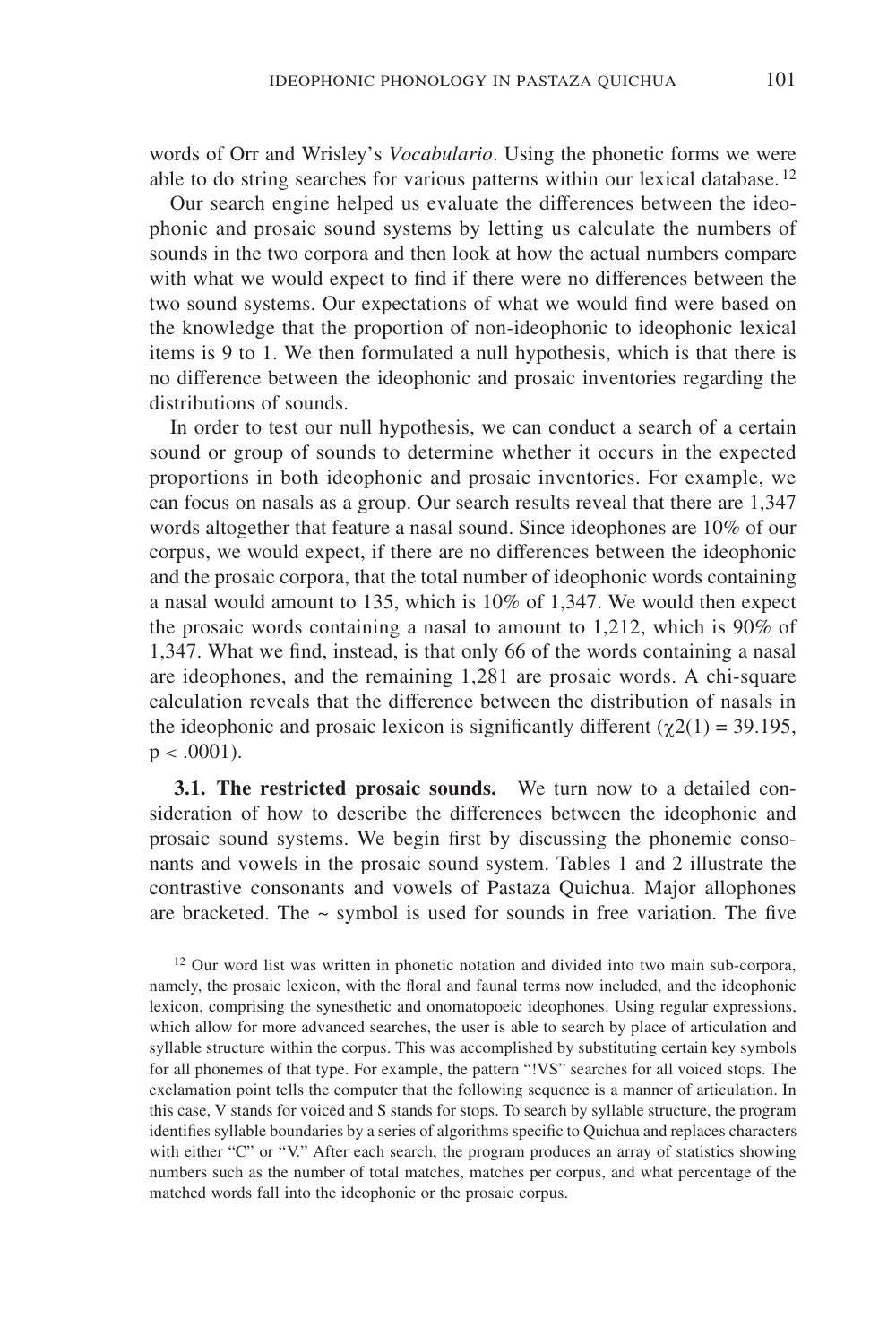|                                                                 |           |        | THE PROSAIC CONSONANTS<br>TABLE 1 |                     |         |       |            |
|-----------------------------------------------------------------|-----------|--------|-----------------------------------|---------------------|---------|-------|------------|
|                                                                 | Bilabial  | Dental | Alveolar                          | Alveolo-<br>palatal | Palatal | Velar | Glottal    |
| Oral Stops                                                      | $\circ$   | þ      |                                   |                     |         | bД    |            |
| Labialized Stops                                                |           |        |                                   |                     |         | k     |            |
| Palatalized Stops *pi                                           |           | 7*     |                                   |                     |         | ř.    |            |
| Fricatives                                                      |           |        | $z\sim 2\neq$<br>S                | c                   |         |       | $h \sim 2$ |
| Affricates                                                      |           |        | $\mathbf{S}_{1\#}$                | $[$<br>$\omega$     |         |       |            |
| Nasals                                                          | m [m]     |        | $n$ $[n]$ $[n]$                   |                     |         |       |            |
| Laterals                                                        |           |        |                                   |                     | ∽       |       |            |
| Taps                                                            |           |        |                                   |                     |         |       |            |
| Glides                                                          | $\le$ [β] |        |                                   |                     |         |       |            |
| $[ ] =$ allophone; $\sim =$ free variant; $* =$ marginal sound. |           |        |                                   |                     |         |       |            |

*Ed*: will center tic under m and n's throughout in 2nd proof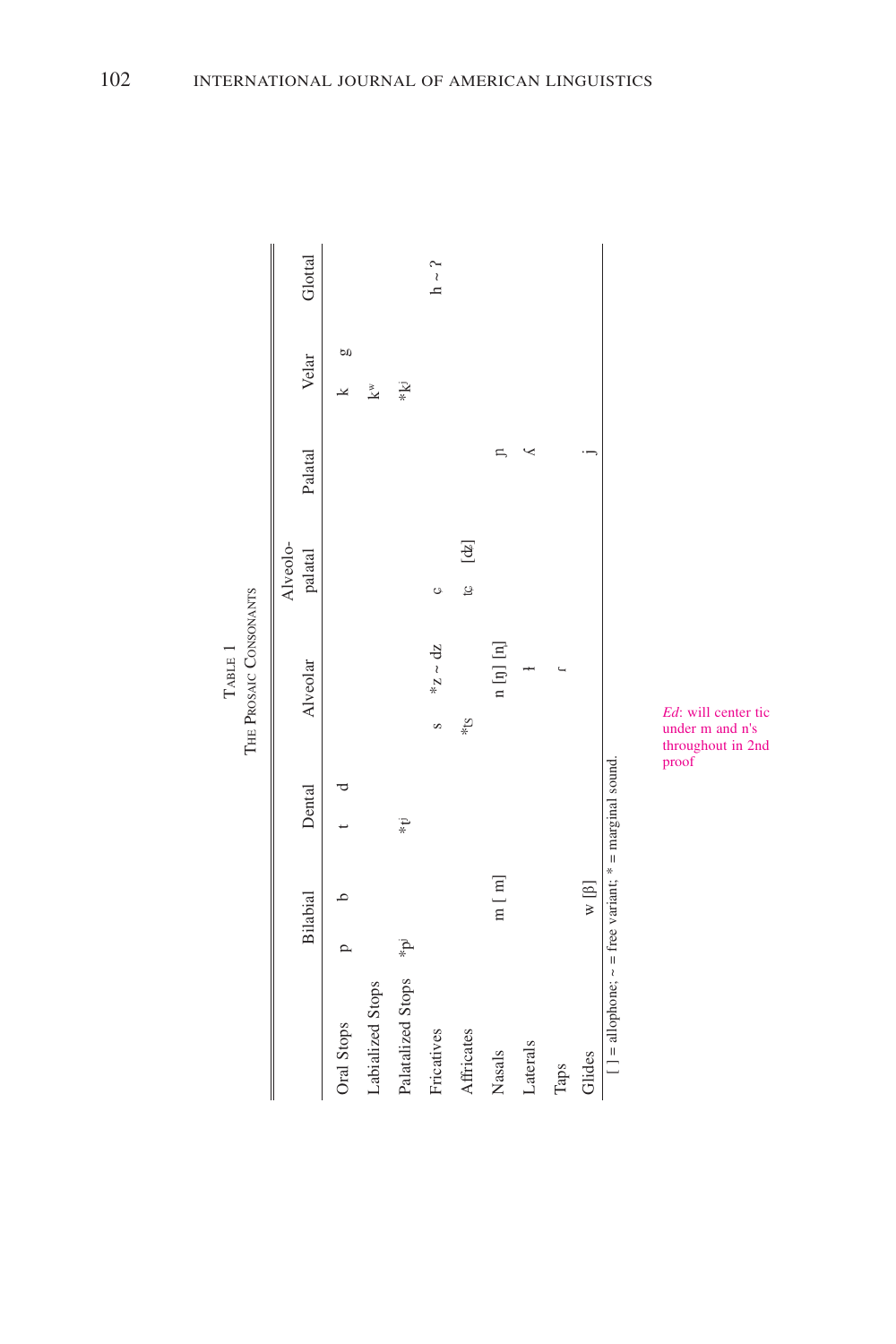| TABLE 2<br>THE PROSAIC VOWELS                                      |         |  |              |  |  |  |
|--------------------------------------------------------------------|---------|--|--------------|--|--|--|
| <b>Back</b><br>Mid<br><b>Front</b>                                 |         |  |              |  |  |  |
| High                                                               | $i$ [I] |  | $u[\sigma]$  |  |  |  |
| Mid                                                                |         |  | $*_{\Omega}$ |  |  |  |
| a[a]<br>Low                                                        |         |  |              |  |  |  |
| $\lceil \cdot \rceil$ = allophone; $\sim$ = free variant; * = mar- |         |  |              |  |  |  |

ginal sound.

starred sounds are marked as such because they are relatively uncommon in the prosaic lexicon. We proceed by discussing the sounds that are starred because they will be signifcant for the ideophonic system. A cursory examination of tables 1 and 2 reveals that most of the starred sounds are consonants in the class of obstruents. Only one starred sound is a vowel.

PALATALIZED STOPS: the frst set of uncommon, marginal sounds relevant for our discussion of the prosaic phonological inventory consists of the palatalized stops. The palatalized voiceless velar  $/k^{j} / i n m k^{j} a$  'aunt' is the least common of this series, occurring in only two words altogether. The other word with this sound is  $k<sup>j</sup>$ *ana*, the name of a type of bird. The palatalized bilabial voiceless stop /p<sup>j</sup>/ is only slightly more common, occurring in a total of three forms: *p j ula* 'mold', *tap <sup>j</sup> ana* 'to portend', and *rap <sup>j</sup> ana* 'to twitch'. The voiceless dental stop /t<sup>j</sup>/ is the most prolific of this restricted series, occurring in a total of 11 forms, including  $t^j$ *ukana* 'to spit',  $t^j$ *usina* 'to pinch', and *mut*<sup>*ju*</sup> 'cut of'. We discuss these sounds again below, but for now it is enough to simply point out their extreme marginality within the prosaic lexicon.

FRICATIVES AND AFFRICATES: among the fricatives, we have only one starred sound, the voiced alveolar /z/ (for example, in *zambulina* 'to immerse'), which alternates freely with /dz/ and occurs in only eight prosaic words altogether, most of which have been borrowed from Spanish. Among the africates, the voiceless alveolar /ts/ is the only starred sound in this group and it occurs in a total of 38 items within the prosaic lexicon, which is about 1.9% of the total lexicon. Examples include *tsala* 'pale' and *tsijana* 'to delouse'.

THE RESTRICTED PROSAIC VOWEL: table 2 also shows a marginal phoneme /o/ that occurs in only eight words, all of which have been borrowed from Spanish. Examples include *otɕo* 'eight' and *olas* 'waves'.

**3.2. Prosaic stress and syllable patterns.** In the prosaic lexicon, stress gravitates toward the right edge of a word, with penultimate stress as the most common; this is a dominant pattern in a variety of Quechua dialects (Adelaar 2004:206). Examples that deviate from this pattern by featuring fnal stress may be found in verbs infected for the third-person plural present ending *-nawŋ*: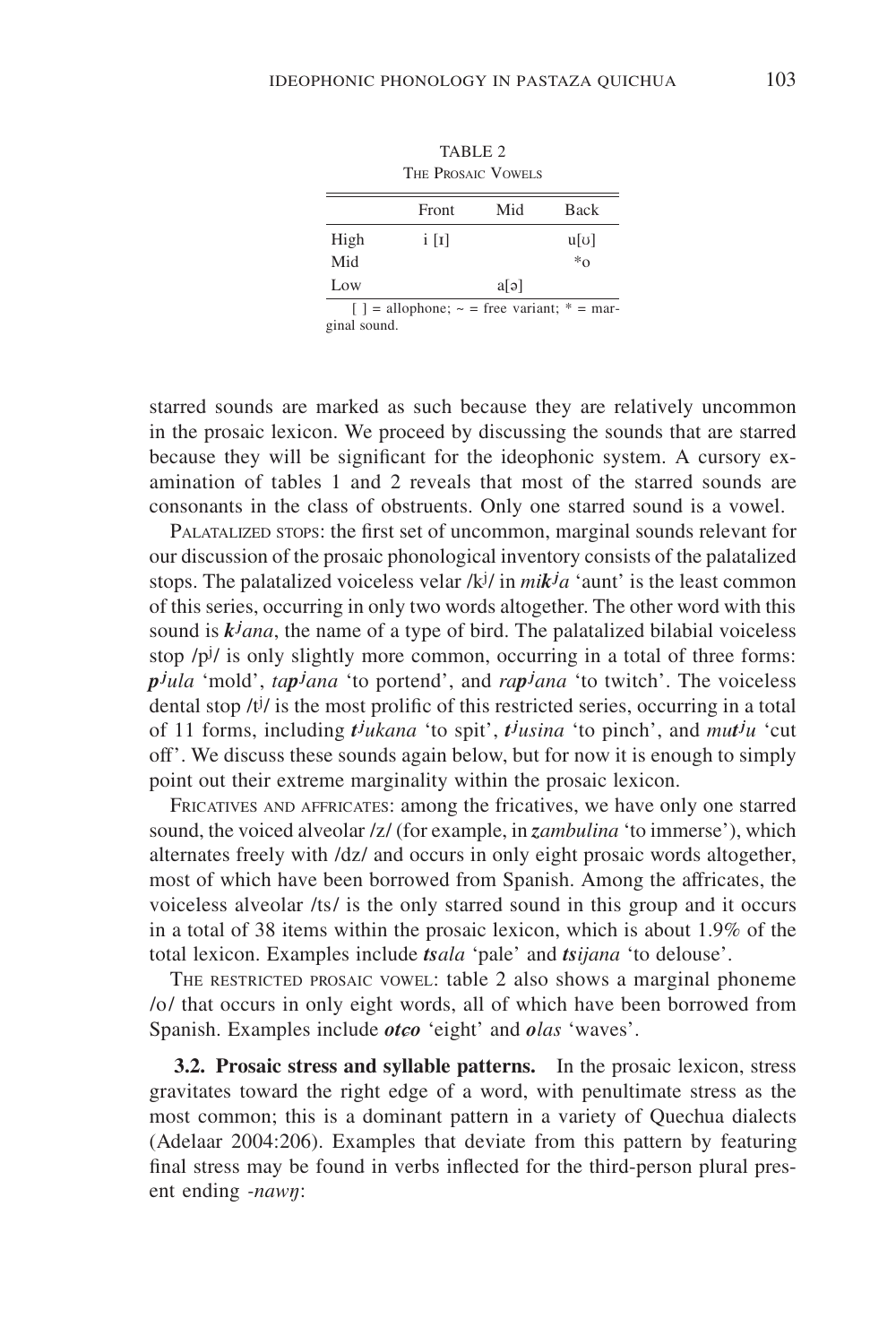- (3*a*) ɾi ̍nawŋ go 3PL 'they go'
- (3*b*) ɾima ̍nawŋ speak 3PL 'they speak'
- (3*c*) maka naku **̍**nawŋ hit RCP 3PL **'**they fght with each other'

We turn now to a discussion of prosaic syllable structures, which consist of the following: V, VC, CV, CVC, CCV, and CVCC. The last structure, CVCC, occurs only in infected verbs such as *ɾi-nawŋ* 'they go' in (3) above. Such CVCC structures never occur in uninfected prosaic forms. CCV is also uncommon as it occurs only in a few recent Spanish borrowings such as *gɾabana* 'to record'. CVC syllables are unusual in word-fnal position because of Pastaza Quichua's preference for open rather than closed fnal syllables.

In this section, we have made a slight departure from our method of looking only at uninfected words from our word list. We shall see in **4.4.1** and **4.4.2** below why this departure has been necessary, as it will shed light on the apparent anomalies of ideophones' stress and syllabic patterns.

**4. The ideophonically stretched system.** We turn now to the ideophonically stretched system. Ideophones stretch the prosaic system in four ways that involve either an expanded use of restricted sounds or structures, or an addition of new. sounds. First, they stretch the system by using the most uncommon sounds among the obstruents and vowels. Second, they stretch the system by adding many new palatalized sounds and expressively aspirated sounds. Third, they stretch the system by flling a small number of gaps within the prosaic inventory, specifically by adding a bilabial  $[b^w]$  and a velar fricative [x]. Fourth, they stretch the system by expanding the use of syllable structures and stress patterns that are dispreferred by this language.

**4.1. Uncommon sounds used in ideophones.** We begin by discussing the frst type of stretching, which consists of the greater use of uncommon obstruents and the /o/ vowel. Most of the sounds discussed in **4.1.1**, **4.1.2**, **4.1.3**, and **4.1.4** increase signifcantly in ideophones.

**4.1.1. The palatalized obstruents.** As stated earlier, the palatalized voiceless stops  $/k^{j}$ ,  $/p^{j}$ , and  $/t^{j}$  are among the most marginal sounds in the prosaic lexicon. They occur in only 16 words out of 2,045. There are, however, 7 ideophones, out of a total of 230, that use these uncommon sounds. They are: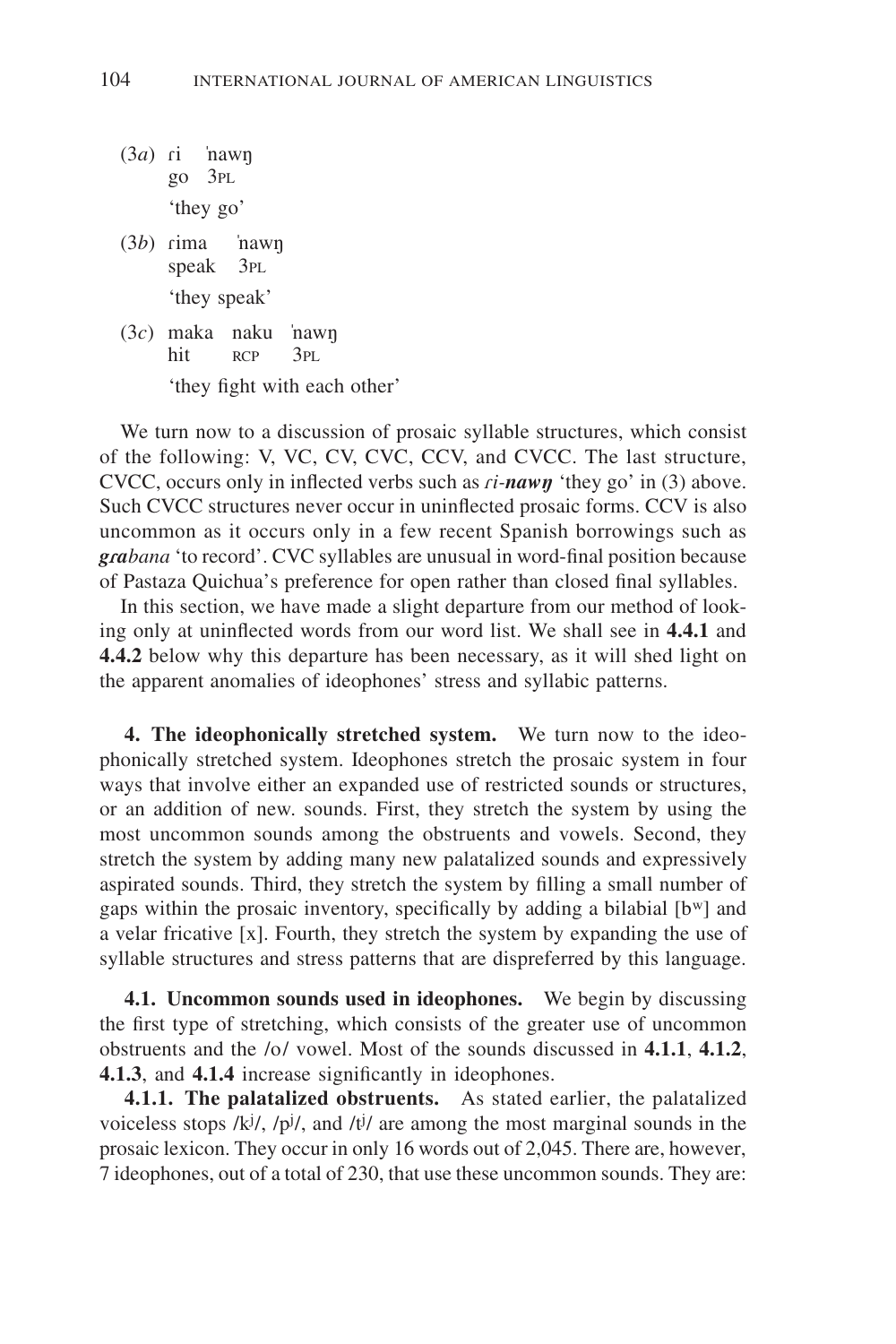(4)  $p^j u$  'sound of a small bullet whizzing' {pju.wav} *t j ak/t <sup>j</sup> as* 'sound/movement of striking something lightly' {tj ak.wav}, {tj as.wav} *t j api* 'moment of contact resulting in adhesion' *t j uŋ* 'sound of small jar breaking resonatingly' *t j un* 'sound of a hawk' *t j am* 'a complete revolution of movement'  $k<sup>j</sup>aw$  'sound of a toucan' { $k<sup>j</sup>aw.wav$ }

The /t<sup>j</sup>/ sound is statistically more frequent among ideophones than among prosaic words.<sup>13</sup> The /k<sup>j</sup>/ and /p<sup>j</sup>/ sounds increase slightly but not enough for meaningful statistical calculations.

**4.1.2. The restricted fricative**  $z \sim dz$ **.** We consider next the alveolar fricative  $/z \sim dz$  which occurs in free variation. Some of the ideophones featuring this sound are:

(5)  $\overline{z}$ *ic* ~  $\overline{dz}$ *ic* 'frictional movement' {dzir.wav} *zas* ~ *dzas* 'quick, direct movement or action' {dzas.wav}  $\zeta$ *in* ~  $\frac{d\zeta}{dt}$  a sudden awareness that causes fear'

The  $/z \sim dz$  sound is statistically more frequent among ideophones than among prosaic words. <sup>14</sup>

**4.1.3. The affricate /ts/.** The last of the uncommon obstruents that is found more frequently among ideophones is the alveolar africate /ts/. Some of the ideophones featuring this sound are:

(6) *tsik* 'sound of squirrels fghting' *tsak* 'a piercing or puncture' {tsak.wav} *tsapak* 'a slapping movement/sound of waves of water'

There is statistical significance for the greater use of the /ts/ sound as well.<sup>15</sup>

**4.1.4. The vowel /o/.** The presence of the /o/ vowel increases signifcantly among ideophones. 16 Examples include:

(7) *polaŋ* 'movement from underwater to the surface' {polaŋ.wav} *poŋ* 'sound of hitting ground with a digging stick' *tɕon* 'a complete silence' *ton* ' sound of light tap' {ton<sub>1</sub>.wav}

<sup>13</sup>  $\chi^2(1) = 17.067$ , p <.0001, based on prosaic /t<sup>j</sup>/: 11 observed and 15 expected, compared with ideophonic /t<sup>j</sup>/: 5 observed and 1 expected.

<sup>14</sup>  $\chi^2(1) = 44.763$ , p < .0001, based on prosaic  $\ell z \sim dz$ : 10 observed and 19 expected, compared with ideophonic  $/z \sim dz$ : 11 observed and 2 expected. For our string searches, both alternates counted as the same type.

<sup>15</sup>  $\chi^2(1) = 49.245$ , p <.0001 based on prosaic /ts/: 38 observed and 15 expected, compared with ideophonic /ts/: 20 observed and 5 expected.

<sup>16</sup>  $χ<sup>2</sup>(1) = 92.548$ , p < .0001 based on prosaic /o/: 8 observed and 20 expected, compared with ideophonic /o/: 15 observed and 2 expected.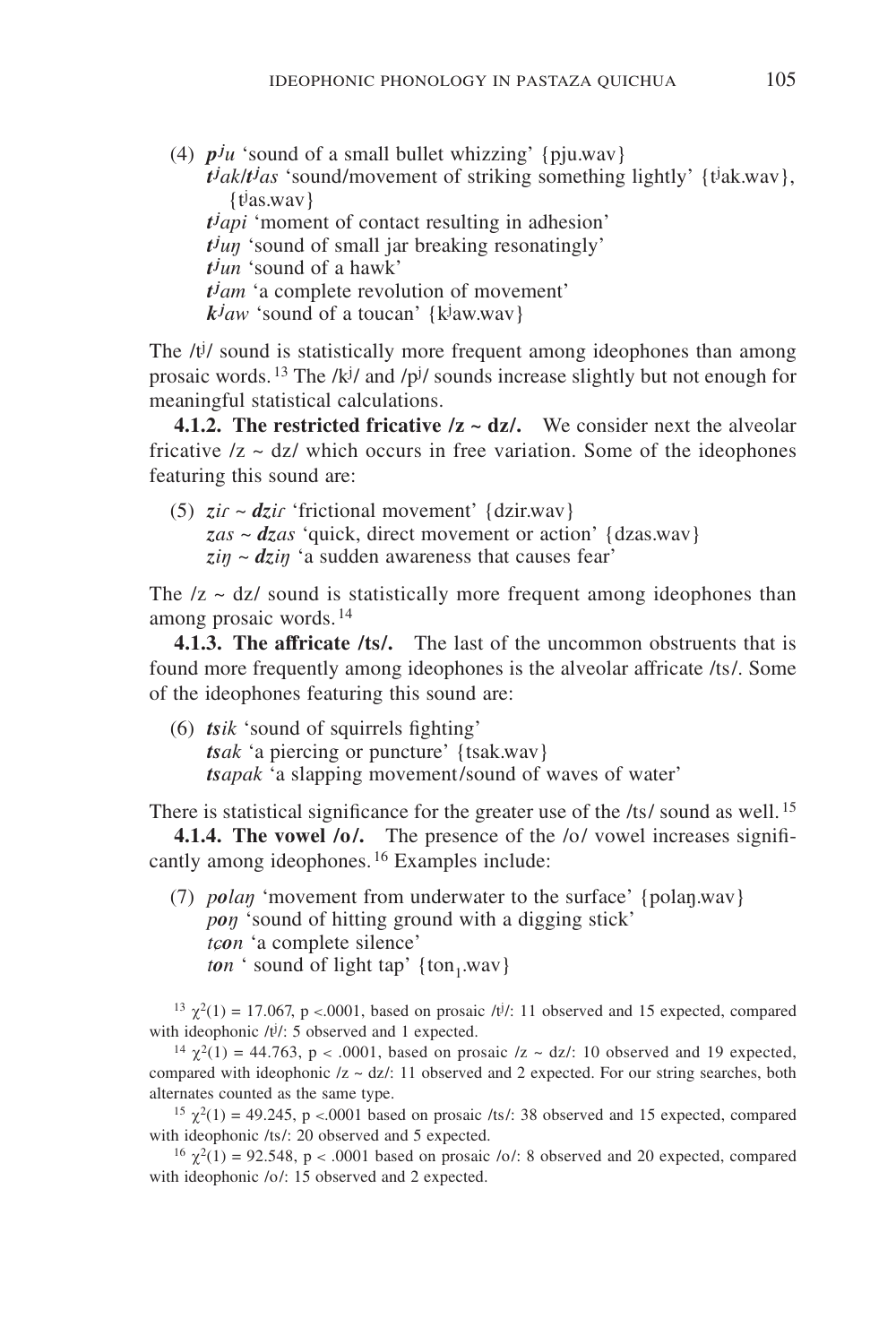|              |                           |                         |                   |                    |                | Alveolo- |         |                    |            |
|--------------|---------------------------|-------------------------|-------------------|--------------------|----------------|----------|---------|--------------------|------------|
|              | Bilabial                  |                         | Dental            | Alveolar           |                | palatal  | Palatal | Velar              | Glottal    |
| <b>Stops</b> | $\mathbf{p}^{\mathrm{h}}$ | $\mathbf{b}^{\text{h}}$ | ${\bf t}^{\rm h}$ |                    |                |          |         | k <sup>h</sup>     |            |
|              | p                         | b                       | d<br>t            |                    |                |          |         | k<br>g             |            |
| Palatalized  | $*_{p^j}$                 | bj                      | *ti               |                    |                |          |         | $*_{k}$<br>$g^{j}$ |            |
| Labialized   |                           | $bw$                    |                   |                    |                |          |         | $k^w$              |            |
| Fricatives   |                           |                         |                   | $S^h$              | c <sup>h</sup> |          |         |                    |            |
|              |                           |                         |                   | $^*z \sim dz$<br>S | $\mathcal{C}$  |          |         | $\mathbf x$        | $h \sim$ ? |
| Palatalized  |                           |                         |                   | $Z^{j}$ ~ $dz^{j}$ | çi             |          |         |                    | hj         |
| Affricates   |                           |                         |                   | $*_{\mathsf{IS}}$  | tç             | [dz]     |         |                    |            |
| Palatalized  |                           |                         |                   | tsi                | tçi            |          |         |                    |            |
|              |                           |                         |                   |                    |                |          |         |                    |            |

**Boldface**: appears only in ideophones

Increases in ideophones

FIG. 1.—The ideophonically expanded obstruents.

This section has demonstrated that the majority of restricted obstruents within the prosaic inventory, three out of five of them, are significantly increased among ideophones:  $/t^{j}/$ ,  $/z \sim dz/$ , and  $/ts/$ . In addition, the one restricted vowel of the prosaic inventory, /o/, also undergoes a signifcant increase.

**4.2. Newly palatalized sounds and expressively aspirated sounds.** We turn now to a discussion of how the number of obstruent sounds is stretched by ideophones, adding many new sounds to the inventory. We frst explain how palatalization spreads to more obstruents among ideophones. We then discuss the expressive aspiration of many of the obstruents. Figure 1 illustrates the expanded inventory of obstruent sounds contributed by ideophones. As there are no new sonorant sounds used in ideophones, they have not been included in this fgure. Sounds appearing only in ideophones are shown in boldface in fgure 1. The four starred sounds discussed above that were found to increase significantly among ideophones—/ $t^{j}/$ , /z ~ dz/, /ts/, and /o/—are shown with a rectangular border to indicate their greater numbers in ideophones.<sup>17</sup> As is evident in the figure, newly palatalized and expressively aspirated sounds almost double the inventory.

It is important, however, to emphasize the fact that the new sounds represented here do not occur in great numbers of ideophones. The majority of new sounds occur in only one, two, or three ideophones at most. Furthermore, we

<sup>&</sup>lt;sup>17</sup> In the interest of conserving space, we have not reproduced the vowel chart here, since only one of the vowel sounds, /o/, increases signifcantly in ideophones.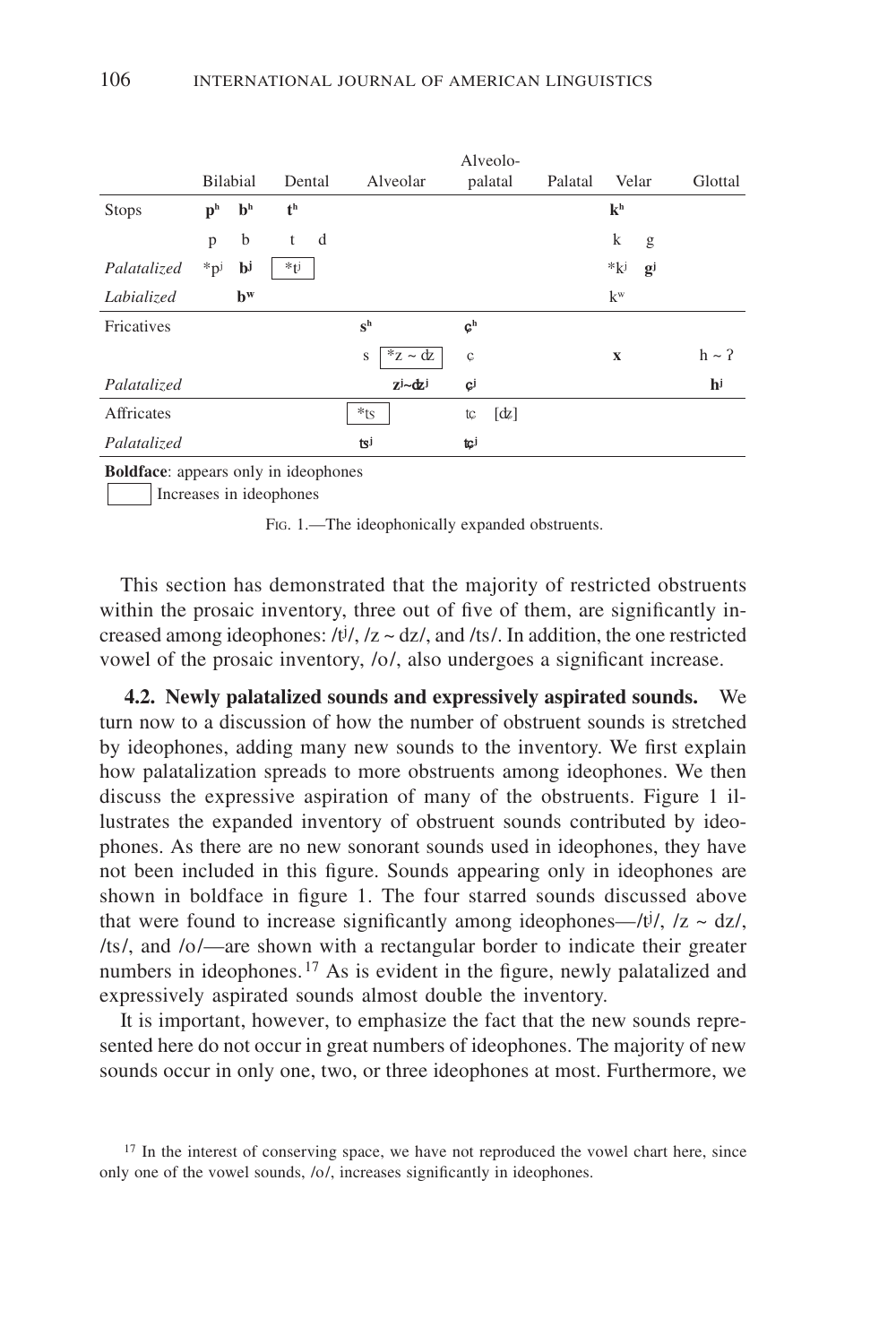are not claiming that these are contrastive sounds of this language, although some of them could eventually evolve into phonemes.

**4.2.1. Newly palatalized sounds.** We have already discussed the uncommon sounds in the prosaic lexicon, in **3.1**, and their statistically signifcant increased usage in ideophones, in **4.1.1**, **4.1.2**, and **4.1.3**. We now discuss the palatalized sounds that only occur in ideophones. The voiced stops /b/ and /g/ have palatalized versions /b<sup>j</sup>/ and /g<sup>j</sup>/ among the ideophones:

(8) *b <sup>j</sup> oŋ* 'sound of a creaking, heavy door' {bjoŋ*.*wav} *g j awŋ* 'sound of tree trunk groaning as it falls after being chopped' {gj awŋ.wav} *g j uŋ* 'sound of a frog'

Although there are no palatalized fricatives in the prosaic lexicon, we have the alveolar  $/z \sim dz$  becoming palatalized/ $z^j \sim dz^j$ . We also note a palatalized alveopalatal  $/c$ *i* and a palatalized glottal fricative  $/h$ <sup>*i*</sup>. All four of these sounds are seen in the following examples:

- (9)  $z^{j}u dz^{j}u$  'a lightly sliding movement, such as a knife grazed across a piece of fsh, a dog swimming across a river, or baby moving in womb' {dzj u.wav}
	- *ɕ j uw* 'sound/movement of fshing line being pulled strongly by large fsh' {ɕ**<sup>j</sup>** uw.wav}
	- *h*<sup>*jut<sup>j</sup>uk* 'sound of the *h*<sup>*jutju*</sup> bird'</sup>
	- *h j aw* 'sound of a *paka*, or of a snake imitating a *paka*' {hj aw.wav}

There are no palatalized africates in the prosaic lexicon. However, there are two new sounds found within ideophones—/ts<sup>j</sup>/ and /tc<sup>j</sup>/:

(10)  $\frac{t}{s}$  *ts*<sup>*iun*</sup> 'sound of a fly buzzing or of an outboard motor humming' {tsj uŋ.wav}

 $t s^{j} u$  'sound of fat dripping or fly buzzing' *tc*<sup>*juw*, 'a clean break or fissure' {t͡c<sup>j</sup>uw.wav}</sup>

To summarize our fndings on palatalized sounds in ideophones, only 3 out of 16 obstruents in the prosaic lexicon are palatalized. Among ideophones, however, a total of 8 out of 16—that is, half of them—may be palatalized.

**4.2.2. Expressively aspirated sounds.** Aspiration is used expressively to simulate movement through space or water, often emphasizing the turbulence of such movements. The voiceless stops /p/, /t/, and /k/ all have an expressively aspirated variant, as does the voiced bilabial stop /b/:

(11)  $p^h a$  'the sudden, vigorous flapping of a bird's wings' { $p^h a$  wav} *tuphu* 'movement, sound of something falling into water'  $\{ \text{tup}^h \}$ u. wav}

 $b<sup>h</sup>ux$  'bursting from underwater to surface by a freshwater dolphin'  $t<sup>h</sup>$ *ux* 'movement of an animal sailing through air' { $t<sup>h</sup>$ ux.wav}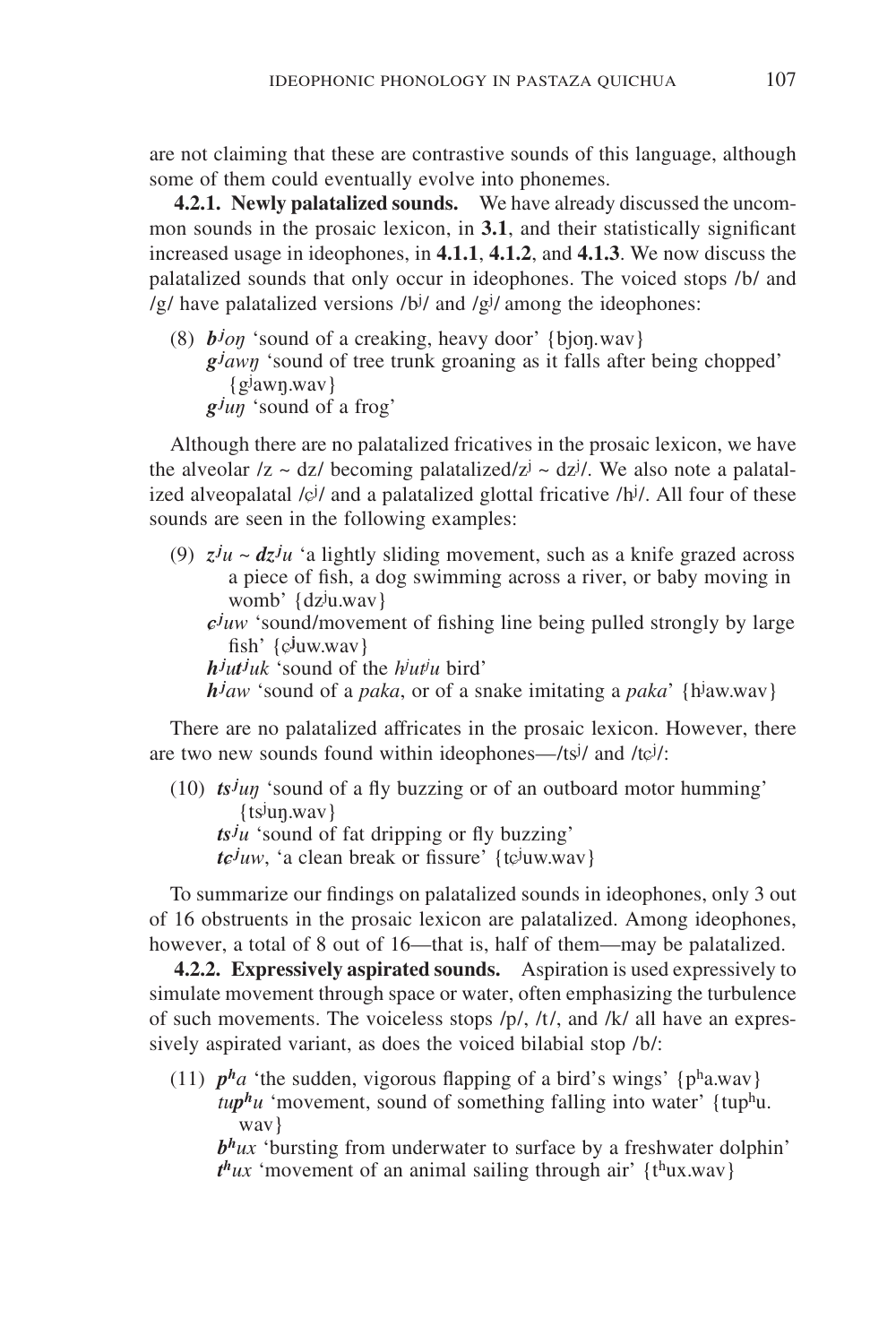*pat <sup>h</sup>aŋ* 'moment/sound of contact made by falling upon a solid surface, without loss of structural integrity' {pathan.wav} *khaw* 'thrashing underwater movement/sound of large animal'  $\{k^{\text{h}}$ aw.wav $\}$ 

The fricatives /s/ and /c/ may also undergo expressive aspiration:

- (12)  $s<sup>h</sup>a$  'expanded movement from a center, e.g., of particles from thrown clump of dirt'  ${s<sup>h</sup>a.wav}$ 
	- *ɕ<sup>h</sup>aka* 'sound/motion of forceful splitting or ripping apart (e.g., of cloth, paper)'  $\{c^h$ aka.wav $\}$

Altogether, then, ideophones may make use of aspiration with six diferent obstruents.

**4.3. Ideophonic sounds filling accidental gaps or occurring in unexpected positions.** Figure 1 also reveals that ideophones add only a few new sounds to the inventory by flling accidental gaps. The velar fricative /x/ is one new sound flling a gap in the phonemic inventory. It occurs in ideophones that simulate extended motion through space, such as:

(13) *wax* 'the finging movement of a snake's tail' {wax.wav}  $b<sup>h</sup>ux$  'bursting movement out of water by a freshwater dolphin'

Another new sound,  $/b^w/$ , uses an existing secondary articulation, labialization, which complements the existing labialized velar  $/k^w$ :

(14)  $mb^{w}i$  'sound of a frog'

(14) also illustrates the use of  $/m/$ , which normally occurs only after an  $/h/$ , as in:  $18$ 

(15)  $hm$  'sound of a jaguar breathing' {hm wav}

Although /m/before /b/ in (14) is not an example of a new position (i.e., an accidental gap) being flled in the inventory of sounds, it is mentioned here because it features /m/ preceding an obstruent, a position not attested in the prosaic lexicon.

Other examples of an ideophonic sound occurring in an unusual position occur below with the use of /n/ rather than the expected allophone[ŋ] found in word-fnal position in the prosaic lexicon:

<sup>18</sup> The syllabic [m] also occurs in the discourse marker  $hm$  *hm*, which is uttered with a low intonation on the first token and a high intonation on the second. Following the repetition of *hm*<sup>*i*</sup> *hm*, typically, is a repetition of the original question asked, often with a brief commentary by the speaker who displays perplexity (which may be real or feigned) at not being able to answer the question. This occurrence of syllabic /m/ after /h/ matches the pattern of the syllabic nasal allophone [n], which is used in the affirmative response [hnda] and is almost certainly derived from *henta*, an affirmative response documented in Achuar and Shuar ceremonial dialogue by Gnerre (1986).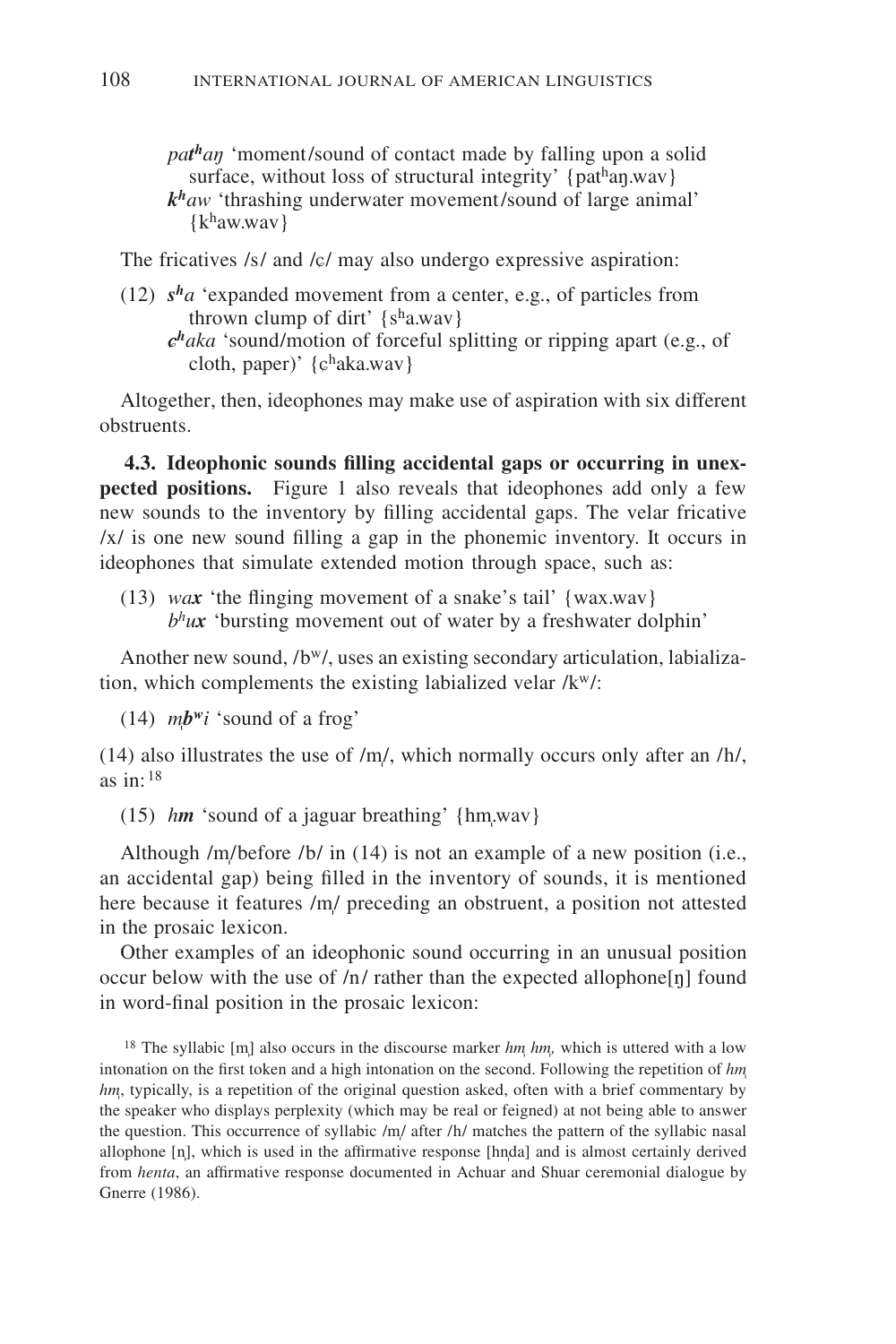(16) *zan* ~ *dzan* 'sound/motion of erratic movement away from a center' *ton* 'a complete filling'  $\{ton, c, wav\}$ *tɕon* 'a total absence of sound'

Yet another sound, /ʥ/, which in the prosaic lexicon is an allophone of /ʨ/,occuring only after a nasal, is found in word-initial position in:

(17)  $\frac{d}{ }$   $\cos$  'sound of a bird' { $\frac{d}{ }$  $\cos$  wav}

We have shown that ideophones add a couple of new sounds by flling accidental gaps in the system. They also add to their own inventory sounds that are only allophonic in the prosaic inventory. We turn now to the use of restricted stress patterns and syllable structures.

**4.4. Use of restricted stress patterns and syllable structures.** Pastaza Quichua words normally receive stress on their penultimate syllables. Disyllabic ideophones deviate from this pattern by receiving stress on their fnal syllables:

- (18) *tsa̍pak* 'a slapping movement/sound of waves of water' *po̍laŋ* 'movement from underwater to the surface' {polaŋ.wav} *ta̍ɾas* 'sound of rustling, dried up underbrush' *a̍wiŋ* 'act of opening, exposing what is covered'  $t^j$ *a* $\overline{p}$ <sup>*i*</sup> 'moment of contact resulting in adhesion' *ɕha̍ka* 'sound/motion of forceful splitting or ripping apart (e.g., of cloth, paper)' *a̍ki '*movement that deviates from and returns to a central axis, often due to lack of control'
	- *to̍a* 'motion of turning over or spilling out'

We turn now to the use of restricted syllable structures found in ideophones. Ideophones feature four uncommon syllable types which occur in numbers too small for meaningful statistical calculations. These include three syllable types—CCV, CCVC, and CCVCC—all of which feature an initial obstruent followed by a sonorant, which is then followed by a vowel:

(19) CCV:

*sna* 'snapping of a steel cable' {sna.wav} *bru* 'sound of a frog' {bru.wav} *gɾijaw* **'**sound of a toucan bird**' {**gɾijaw.wav}

CCVC:

*tɾus* 'sound of cutting a fngernail' *łux* 'rupture of a tree trunk from its base' {błux.wav}

CCVCC:

*bławm* 'sound of heavy door closing resonatingly' {bławm.wav}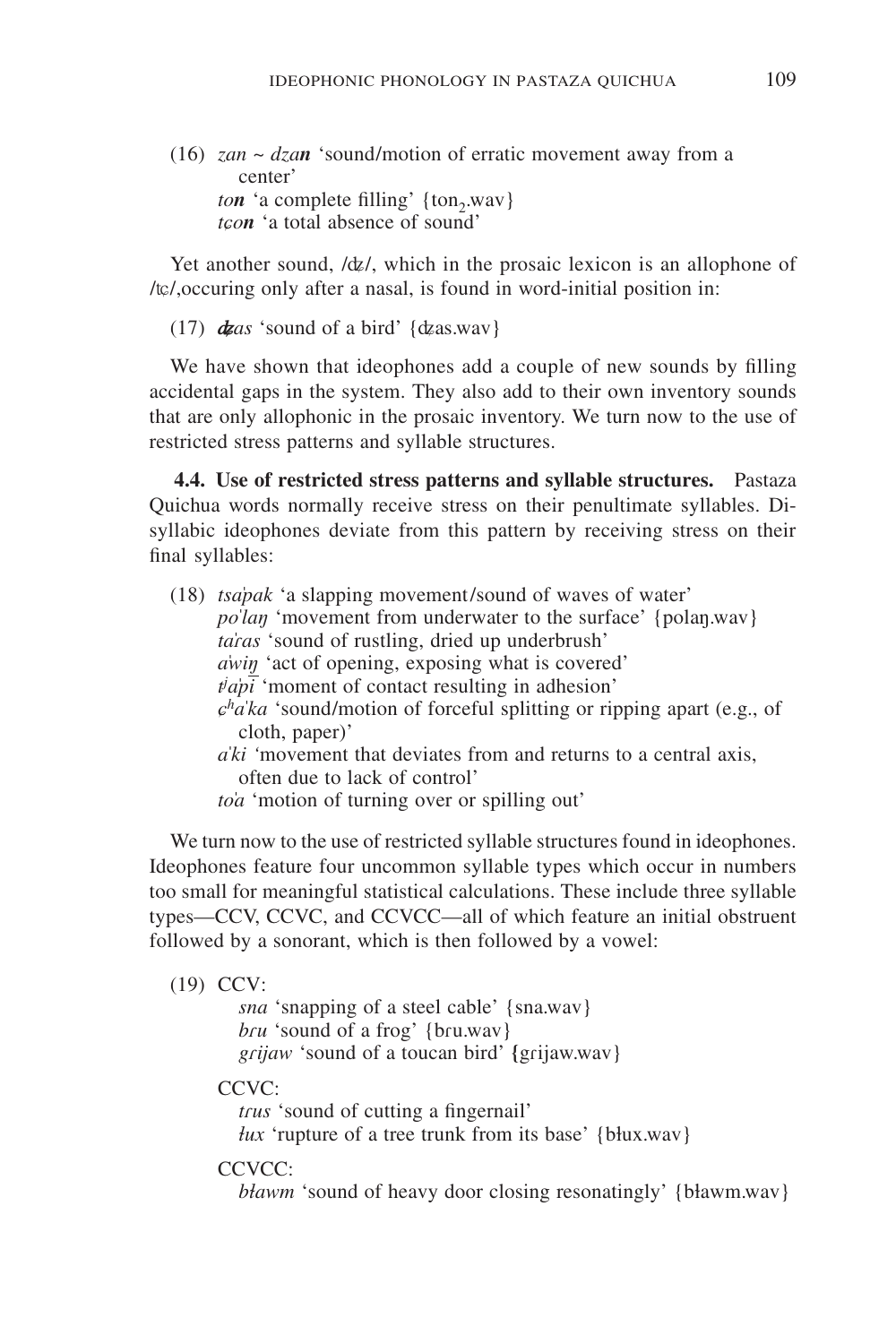|                                        | Observed | Expected |
|----------------------------------------|----------|----------|
| Prosaic CV <sub>monosyllable</sub>     | 5        | 28       |
| Ideophonic CV <sub>monosyllable</sub>  | 26       | 3        |
| $(\gamma^2 (1) = 195.226, p < .0001)$  |          |          |
| Prosaic CVC                            | 1,070    | 1,103    |
| Ideophonic CVC                         | 157      | 124      |
| $(\gamma^2 (1) = 9.770, p < .0001)$    |          |          |
| Prosaic CVC#                           | 319      | 424      |
| Ideophonic CVC#                        | 152      | 47       |
| $(\gamma^2 (1) = 260.577, p < .0001)$  |          |          |
| Prosaic CVC <sub>monosyllable</sub>    | 16       | 112      |
| Ideophonic CVC <sub>monosyllable</sub> | 108      | 12       |
| $(\gamma^2 (1) = 850.286, p < .0001)$  |          |          |

TABLE 3 RESTRICTED SYLLABLE TYPES SIGNIFICANTLY EXPANDED IN IDEOPHONES

As was noted in **3.2** above, the CCV onset normally occurs in the prosaic lexicon only in recent borrowings from Spanish. Yet, this onset occurs in ideophones that are not related to Spanish lexical items.

Another anomalous syllable type is the CVCC syllable shown in (20):

(20) CVCC:

*zawn* ~ *dzawn 'swarming movement' gj awŋ* 'sound of tree trunk groaning as it falls after being chopped'{gj awŋ.wav}

We consider the CVCC syllable structure anomalous because it occurs in the prosaic lexicon only as a third-person plural infectional ending on verbs (see **3.1.5**).

We now consider the restricted syllable types that occur in ideophones in signifcant numbers. The diferences between ideophones' use of CV and CVC syllable structures and the prosaic lexical use of them are represented in table 3.

CV monosyllables are signifcantly more common in ideophones than in prosaic words. CVC syllables, whether monosyllabic or not, are signifcantly more common in ideophones as well. Their presence has been calculated generally, irrespective of their position in a word, as well as more specifcally, for their presence in word-fnal position and for their occurrence as monosyllables. <sup>19</sup>

<sup>19</sup> A quick glance at some of the raw numbers may seem to indicate that ideophones have fewer CVC structures than prosaic words. For example, the prosaic CVC has 1,070 examples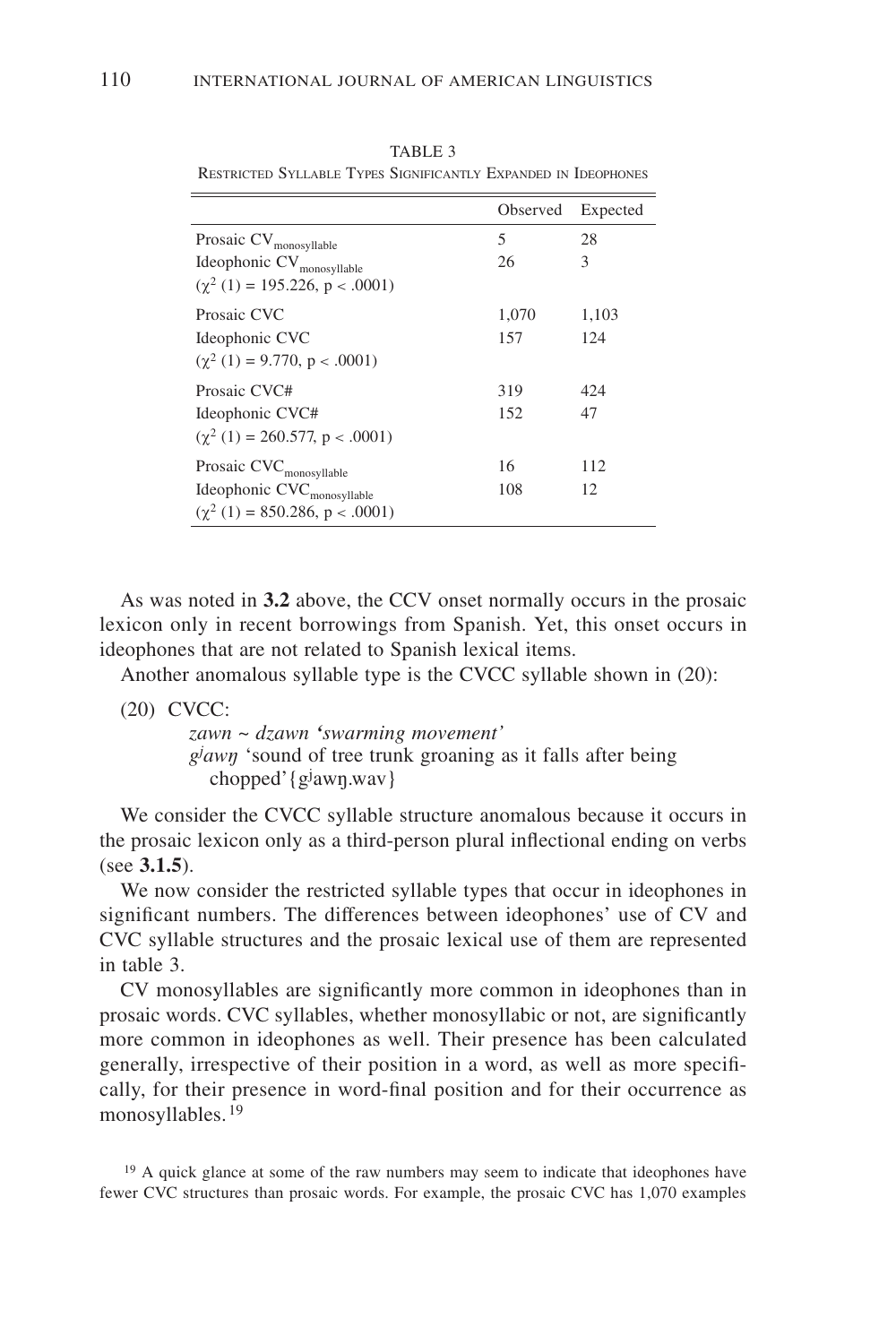

FIG. 2.—The ideophonically contracted sonorants.

**4.5. The contraction of sonorants within ideophones.** The expansion in the number of obstruent sounds in ideophones is complemented by a contraction in the frequency of most sonorants. Each category of sonorant has at least one member that decreases in frequency: the nasals /m/ and  $/n/$ , the lateral  $/$  K $/$ , the tap  $/$  r $/$ , and the glide  $/$ j $/$  are all significantly less common in ideophones. The tendency for sonorant sounds to diminish in frequency is taken to an extreme by the palatal nasal  $/p/$ , which disappears completely from ideophones. Figure 2 shows the diminished sonorants with a shaded background. The /w/ and /ł/ phonemes are shown normally because their decrease is not enough to be signifcant. The [ŋ] is shown with a rectangular border because it is the only sonorant to increase signifcantly among ideophones. <sup>20</sup>

To understand how measurably diferent the sonorants' frequencies are, we present in table 4 the statistically signifcant chi-square fgures for the sonorants that contract among ideophones.

With the exception of  $/\eta$ , which increases significantly among ideophones, there is a strong tendency for sonorant sounds to be underrepresented in ideophones. We do not claim to know why the sonorant sounds are used signifcantly less often in ideophones. It is possible that their contraction is compensatory and is adjusting the overall system, which the obstruents have augmented.

compared to the ideophonic CVC of only 157. Also, the prosaic CVC# has 319 compared with only 152 ideophonic CVC#. However, when we consider that ideophones comprise only about 10% of our total corpus, their necessarily smaller numbers make sense. Ultimately, what matters are their proportions, which are captured as signifcant by the chi-square calculations.

<sup>&</sup>lt;sup>20</sup>  $\chi^2$  (1) = 43.907, p < .0001, based on prosaic [ŋ]: 104 observed and 129 expected, compared with ideophonic [ŋ]: 41 observed and 16 expected. To calculate *ŋ*, we searched for all word-fnal *n* sounds in the prosaic lexicon, since all word-final *n*'s change to [ŋ]. For ideophones, however, we had to count all words with  $[\eta]$  in word-final position, but not those with final  $[\eta]$ , since speakers do not always change word-fnal [n] to [ŋ] in the ideophonic lexicon.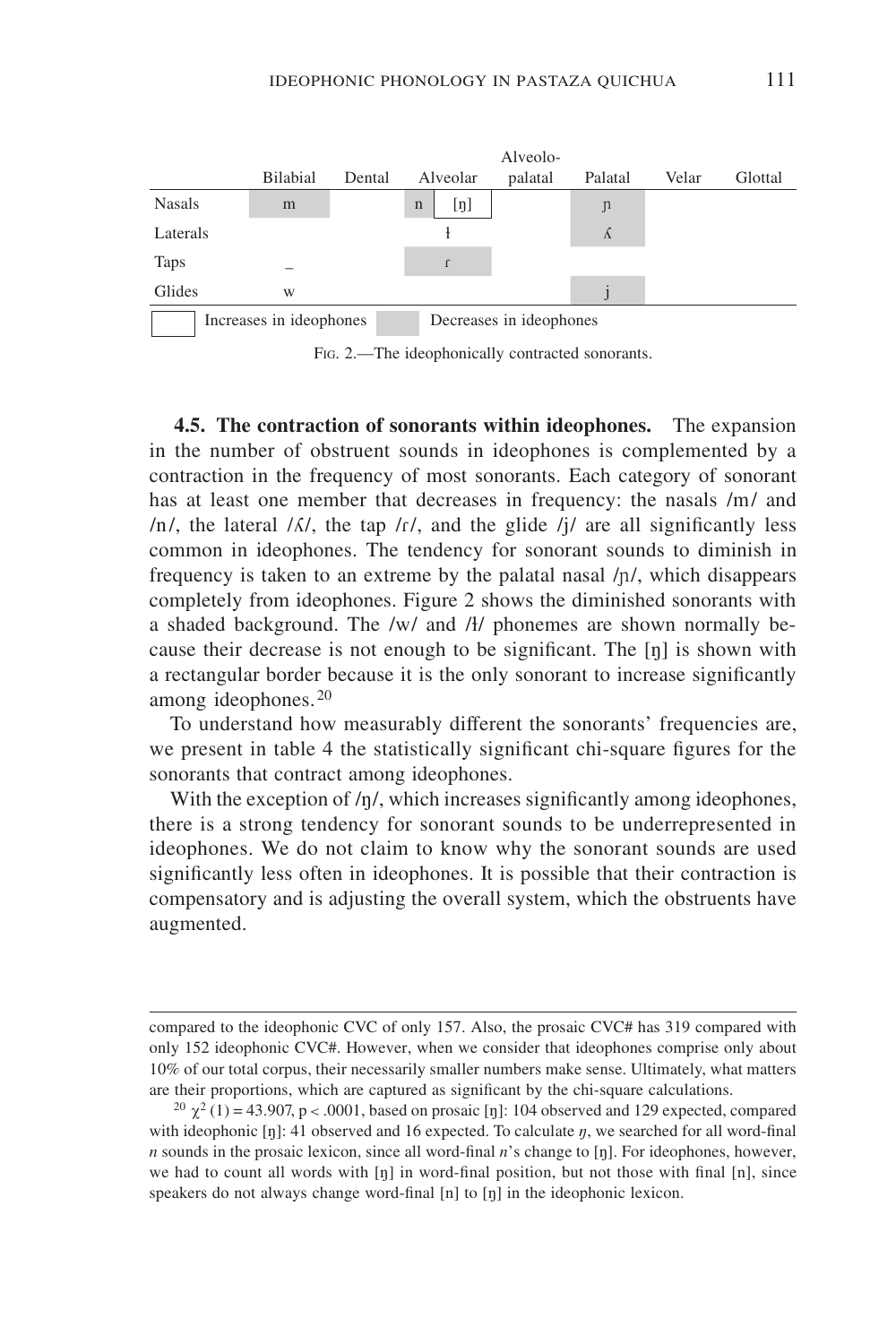|                                      | Observed | Expected |
|--------------------------------------|----------|----------|
| Prosaic /m/                          | 478      | 441      |
| Ideophonic /m/                       | 12       | 49       |
| $(\gamma^2 (1) = 31.043, p < .0001)$ |          |          |
| Prosaic /n/                          | 855      | 782      |
| Ideophonic /n/                       | 14       | 87       |
| $(\chi^2 (1) = 68.067, p < .0001)$   |          |          |
| Prosaic / K/                         | 195      | 178      |
| Ideophonic $/\lambda$ /              | 3        | 20       |
| $(\gamma^2 (1) = 16.074, p < .0001)$ |          |          |
| Prosaic /r/                          | 601      | 569      |
| Ideophonic /r/                       | 31       | 63       |
| $(\gamma^2 (1) = 18.054, p < .0001)$ |          |          |
| Prosaic /j/                          | 402      | 376      |
| Ideophonic $/j/$                     | 16       | 42       |
| $(\gamma^2 (1) = 17.893, p < .0001)$ |          |          |

TABLE 4 SONORANTS SIGNIFICANTLY CONTRACTED IN IDEOPHONES

**5. Discussion and conclusions.** Before concluding, we want to discuss the possibility that the signifcant diferences between ideophones and prosaic words might also be found when comparing other classes of words. If we found that other classes of words were also signifcantly diferent from each other, then that would suggest that class diferences rather than ideophones themselves might be responsible for the stretching and contracting we have observed.

To test for this possibility, we compared the occurrence of sonorants in the prosaic lexicon among two diferent classes of prosaic words: verbs and nonverbs. Table 5 below displays all of the sonorants which are not signifcantly diferent in prosaic verbs and prosaic non-verbs.

The only sonorants that are signifcantly diferent between prosaic verbs and non-verbs are  $/m/$  and  $/n/$ .<sup>21</sup> The majority of sonorant sounds, six out of eight, are not signifcantly diferent when compared with prosaic verbs and non-verbs. We conclude, therefore, that the signifcant diferences between ideophones and the prosaic lexicon have, for the most part, to do with the nature of ideophones as a class.

<sup>&</sup>lt;sup>21</sup> For /m/:  $\chi^2$  (1) = 5.093, p < .0001, based on prosaic verbs with /m/: 79 observed, 99 expected, compared with prosaic non-verbs with /m/: 400 observed, 380 expected. For /n/:  $\gamma^2$  $(1) = 22.012$ , p < .0001, based on prosaic verbs with  $/n$ : 59 observed, 101 expected, compared with prosaic non-verbs with /n/: 430 observed, 388 expected.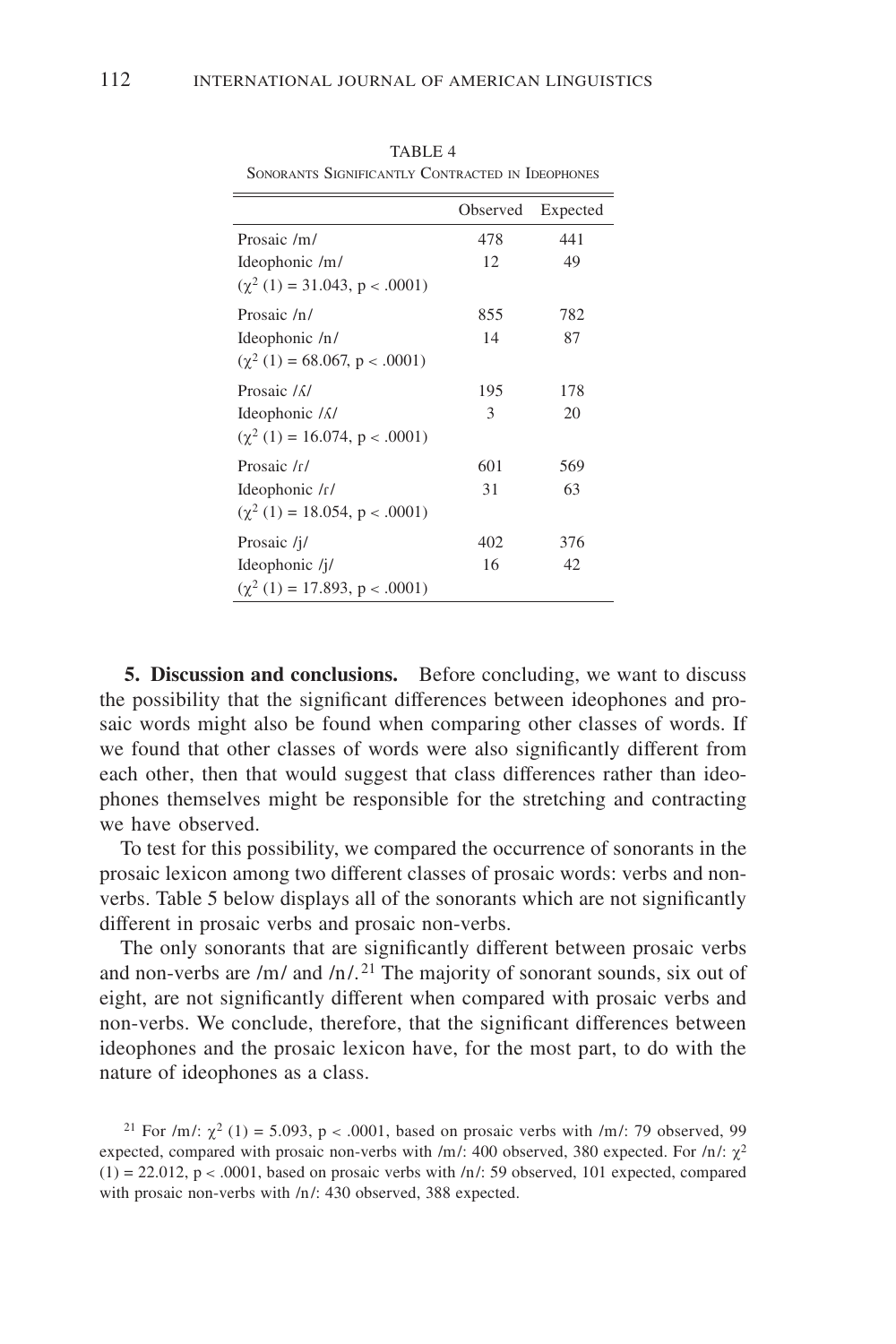|                                                          | Observed | Expected |
|----------------------------------------------------------|----------|----------|
| Prosaic verbs with $/\eta$ /                             | 15       | 19       |
| Prosaic nonverbs with /n/                                | 27       | 23       |
| $(\gamma^2 (1) = 1.538, p < .0001$ : not significant)    |          |          |
| Prosaic verbs with /ł/                                   | 32       | 39       |
| Prosaic nonverbs with /ł/                                | 57       | 50       |
| $(\chi^2(1) = 2.236, p < .0001$ : not significant)       |          |          |
| Prosaic verbs with /li/                                  | 40       | 40       |
| Prosaic nonverbs with /l <sup>j</sup> /                  | 50       | 50       |
| $(\gamma^2 (1) = 0.000, p < .0001$ : not significant)    |          |          |
| Prosaic verbs with /r/                                   | 130      | 125      |
| Prosaic nonverbs with /r/                                | 471      | 476      |
| $(\chi^2(1) = 0.253, p < .0001$ : not significant)       |          |          |
| Prosaic verbs with /w/                                   | 43       | 52       |
| Prosaic nonverbs with /w/                                | 75       | 66       |
| $(\gamma^2 (1) = 2.785, p < .0001$ : not significant)    |          |          |
| Prosaic verbs with /j/                                   | 98       | 83       |
| Prosaic nonverbs with /j/                                | 304      | 319      |
| $(\chi^2(1) = 3.416, p < .0001$ : not quite significant) |          |          |

TABLE 5 SONORANTS IN PROSAIC VERBS AND NON-VERBS

We have argued here that ideophones systematically expand and contract the sound system of Pastaza Quichua. One consequence of this expansion is made evident by the greater use of what is marginal in the prosaic lexicon: if a sound, syllable structure, or stress pattern is distributionally restricted in Pastaza Quichua, it is likely to be normalized and expanded within ideophones. Most of the uncommon, restricted obstruent sounds of Pastaza Quichua have been shown to occur within ideophones with signifcantly greater frequency:  $/t^{j}/$ ,  $/z \sim dz/$ , and /ts/. We also observed the significantly greater use of the restricted /o/ vowel and the greater overall use of CVC syllables and CV monosyllabic structures within ideophones.

One structure that occurs among ideophones, the CVCC syllable, is not restricted if we consider a corpus of actually occurring discourse, since it is commonly used for third-person plural infectional endings of verbs.

Word-fnal stress is also restricted in Pastaza Quichua to one domain of the prosaic vocabulary: verbs inflected for the third-person plural suffix *-nawn*. Among disyllabic ideophones, however, word-fnal stress is the norm.

We have also argued that the overall system is stretched among ideophones by the addition of new sounds to the class of obstruents. There are a couple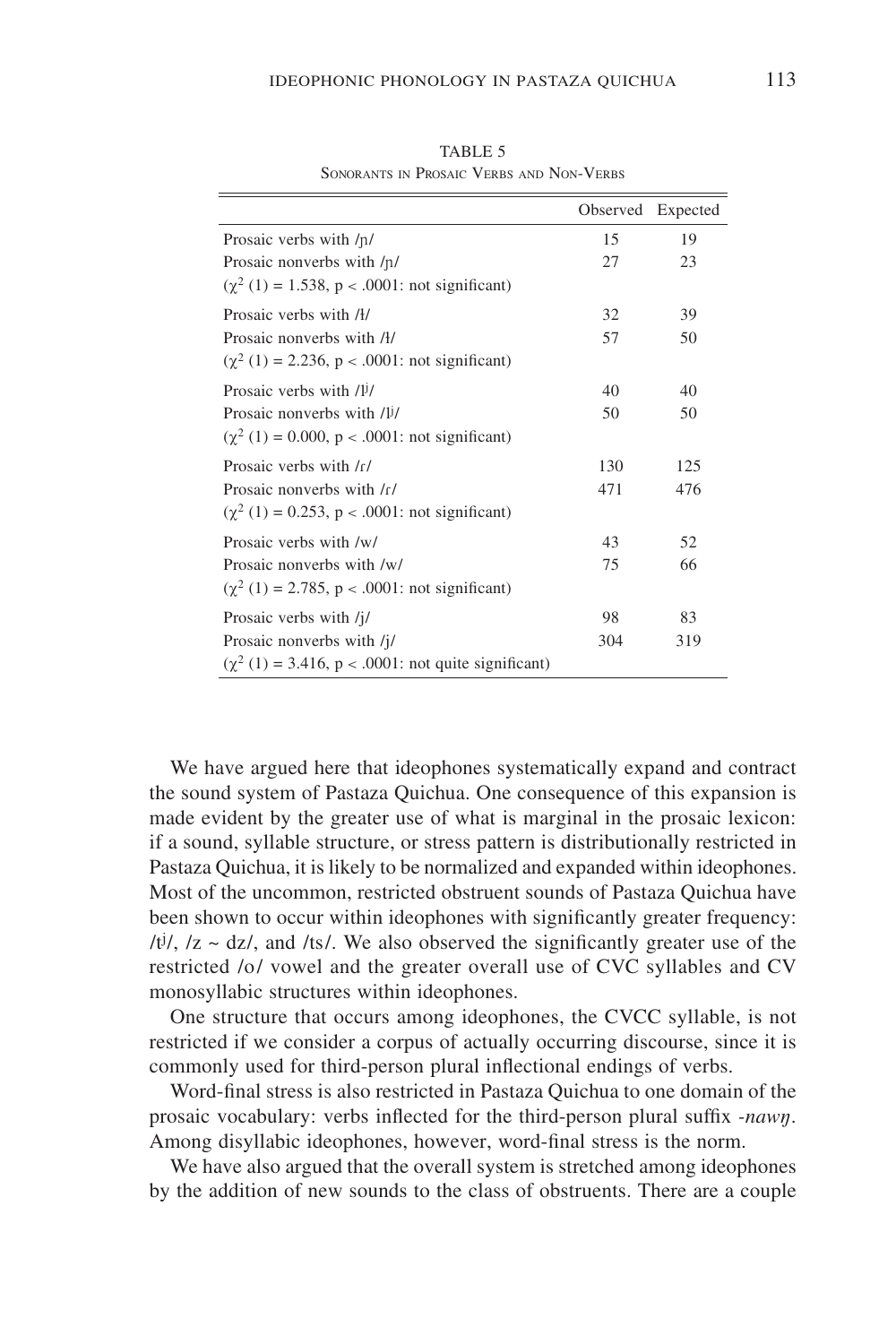of new sounds that fill accidental gaps:  $[x]$  and  $[b^w]$ . Newly aspirated sounds are also found:  $[p^h]$ ,  $[b^h]$ ,  $[t^h]$ ,  $[k^h]$ ,  $[s^h]$ , and  $[c^h]$ , as well as newly palatalized sounds: [b<sup>j</sup>], [g<sup>j</sup>], [z<sup>j</sup> ~dz<sup>j</sup>], [c<sup>j</sup>], [h<sup>j</sup>], [ts<sup>j</sup>], and [tc<sup>j</sup>].

A question specifc to Quichua linguistics is the matter of the source of the palatalized obstruents. Why has this particular secondary articulation been used by Pastaza Quichua speakers for ideophones? We offer the tentative suggestion that palatalization as a secondary articulation for ideophonic segments may be due to the infuence of other languages that have been in contact with Amazonian Quichua. The most likely candidates for infuencing Pastaza Quichua would be the Achuar and Zaparoan languages, both of which are reported to have palatalization occurring on consonants as a phonological process. According to Fast Mowitz, Warkentin de Fast, and Fast Warkentin (1996:15), palatalization occurs on obstruents in Achuar when a preceding syllable features the high front vowel /i/. A similar process is reported for Shuar by Adelaar (2004:434). For the Zaparoan language, Payne (1984:138) states that a process of metathesis occurs when a /j/ is followed by a consonant and that the resulting sound is a palatalized consonant.

It is possible, then, that speakers of Pastaza Quichua have borrowed palatalized sounds from these languages and adapted them for expressive purposes. A convincing hypothesis about the borrowing of ejectives and aspirates from Jaqi/Aru languages for expressive purposes has been suggested for Southern Peruvian Quechua by Mannheim (1991:179), who constructs a complex argument based on sociohistorical and linguistic evidence. Regarding possible infuences from other languages on ideophonic structures, we may also consider the CCV onsets, the initial /z/ sound, and the greater use of the /o/ vowel in ideophones as probably resulting from Spanish language infuence.

Our fndings are of typological interest in light of Lindblom and Maddieson (1988), who postulate a continuum of increasing articulatory complexity underlying the development of consonantal inventories. They outline three degrees of complexity, consisting of basic level 1, elaborated level 2, and complex level 3 classes of obstruents. Many of the new sounds and structures in Pastaza Quichua's stretched inventory occupy Lindblom and Maddieson's (1988:67) level 2 elaborated tier: the newly palatalized sounds, the newly aspirated sounds, and the labialized [bw]. The signifcantly increased presence of CVC syllables also contributes to the greater structural complexity of ideophones (Maddieson 2005:54.) One general problem suggested by these fndings is the matter of why, given the increased complexity of ideophonic sounds, do Pastaza Quichua speakers "invest" further in ideophones, through performative lengthening, reduplication, and repetition, as well as intonational and gestural depiction? A specifc topic for future research to arise from this study, however, is the matter of whether further comparative work involving detailed scrutiny of ideophones in other languages will reveal more pervasive patterns of the kind of systematic variation identifed here.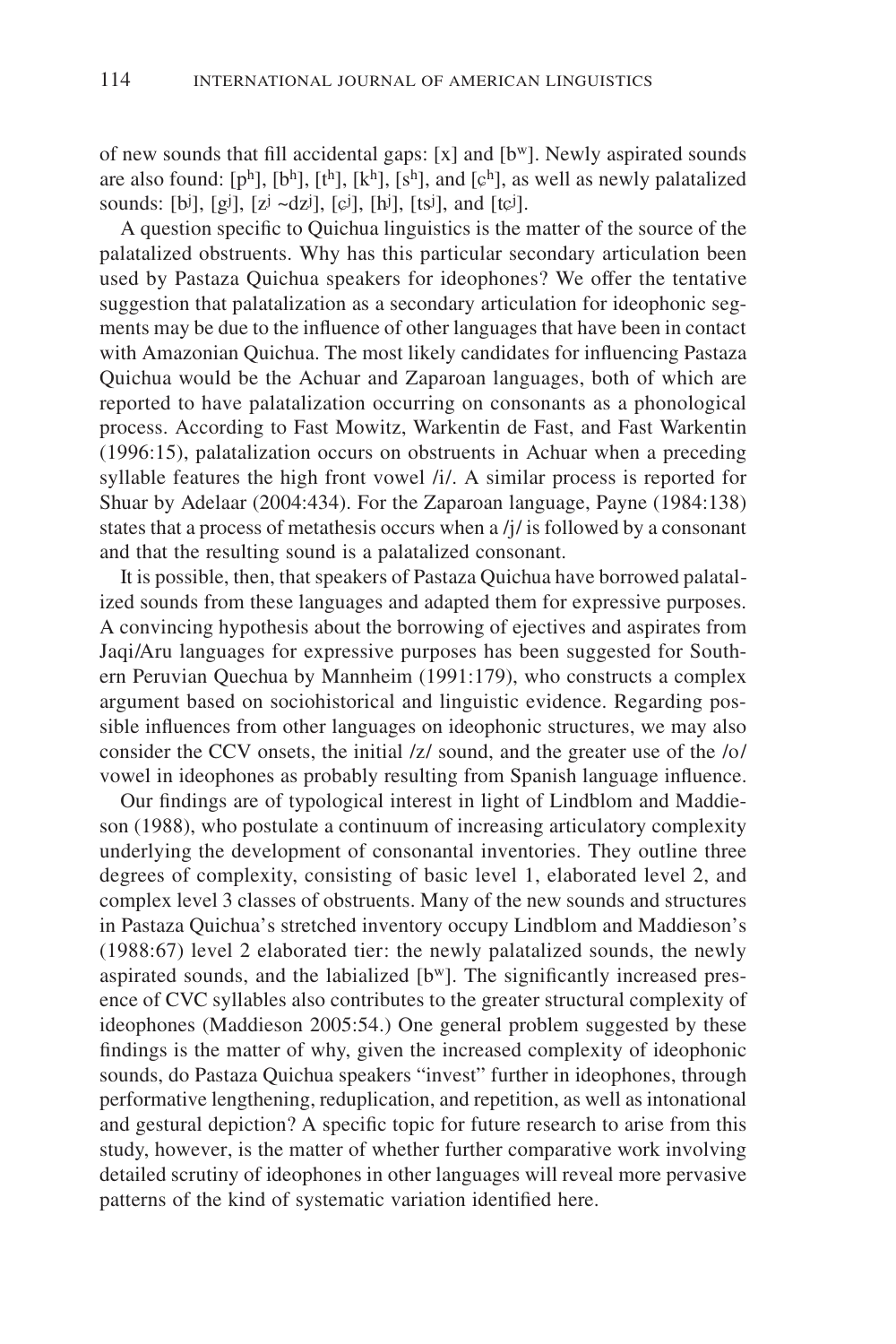## **REFERENCES**

- ADELAAR, WILLEM F. H. 2004. The Languages of the Andes. With Pieter C. Muysken. Cambridge: Cambridge University Press.
- ALPHER, BARRY. 1994. Yir-Yoront ideophones. Sound Symbolism, ed. Leanne Hinton, Joanna Nichols, and John J. Ohala, pp. 161–77. Cambridge: Cambridge University Press.
- BECK, DAVID. 2008. Ideophones, adverbs, and predicate qualifcation in Upper Necaxa Totonac. IJAL 74:1–46.
- BODOMO, ADAMS. 2006. The structure of Iieophones in African and Asian languages: The case of Dagaare and Cantonese. Selected Proceedings of the Thirty-ffth Annual Conference on African Linguistics, ed. John Mugane et al., pp. 203–13. Somerville, Mass.: Cascadilla Proceedings Project.
- CHILDS, G. TUCKER. 1988. The phonology of Kisi ideophones. Journal of African Languages and Linguistics 10:165–90.
- . 1994. African ideophones. Sound Symbolism, ed. Leanne Hinton, Joanna Nichols, and John J. Ohala, pp. 178–204. Cambridge: Cambridge University Press.
- DIFFLOTH, GERARD. 1980. Expressive phonology and prosaic phonology in Mon-Khmer. Studies in Mon-Khmer and Thai Phonology and Phonetics in Honor of E. Henderson, ed. Theraphan Thongkum et al., pp 49–59. Bangkok: Chulalonghorn University Press.
- DHOORRE, CABDULQAADIR SALAAD, AND MAURO TOSCO. 1998. 111 Somali ideophones. Journal of African Cultural Studies 11:125–56.
- DINGEMANSE, MARK. 2011. The meaning and use of ideophones in Siwu. Ph.D. dissertation, Radboud University, Nijmegen.
- . 2012. Advances in the cross-linguistic study of ideophones. Language and Linguistics Compass 6:654–72.
	- . 2013. Ideophones and gesture in everyday speech. Gesture 13:143–65.
- FAST MOWITZ, GERHARD; RUBY WARKENTIN DE FAST; AND DANIEL FAST WARKENTIN. 1996. Diccionario Achuar–Shiwar–Castellano. Serie Linguistica Peruana no. 36, ed. Mary Ruth Wise. Yarinacocha, Pucallpa: Instituto Lingüístico de Verano.
- GNERRE, MAURICIO. 1986. The decline of dialogue: Ceremonial and mythological discourse among the Shuar and Achuar of Eastern Ecuador. Native South American Discourse, ed. Joel Sherzer and Greg Urban, pp. 307–41. Berlin: Mouton de Gruyter.
- HAMANO, SHOKO. 1994. Palatalization in Japanese sound symbolism. Sound Symbolism, ed. Leanne Hinton, Joanna Nichols, and John J. Ohala, pp. 148–57. Cambridge: Cambridge University Press.
- KABAK, BARIS, AND FRANS PLANK. 2008. The role of phonology in word class distinctions. Ms., Bogaziçi Üniversitesi, Istanbul.
- KAUFMAN, TERRENCE. 1994. Symbolism and change in the sound system of Huastec. Sound Symbolism, ed. Leanne Hinton, Joanna Nichols, and John J. Ohala, pp. 63–75. Cambridge: Cambridge University Press.
- LANGDON, MARGARET. 1994. Noise words in Guarani. Sound Symbolism, ed. Leanne Hinton, Joanna Nichols, and John J. Ohala, pp. 94–103. Cambridge: Cambridge University Press.
- LINDBLOM, BJORN, AND IAN MADDIESON. 1988. Phonetic universals in consonant systems. Language, Speech and Mind: Studies in Honour of Victoria A. Fromkin, ed. Larry M. Hyman and C. N. Li, pp. 63–78.. London: Routledge.
- MADDIESON, IAN. 2005. Syllable structure. World Atlas of Language Structures, ed. Martin Haspelmath et al., pp. 54–55. Oxford: Oxford University Press.
- MANNHEIM, BRUCE. 1991. The Language of the Inka since the European Invasion. Austin: University of Texas Press.
- MATISOFF, JAMES A. 1994. Tone, intonation and sound symbolism in Lahu: Loading the syllabic canon. Sound Symbolism, ed. Leanne Hinton, Joanna Nichols, and John J. Ohala, pp. 115–29. Cambridge: Cambridge University Press.